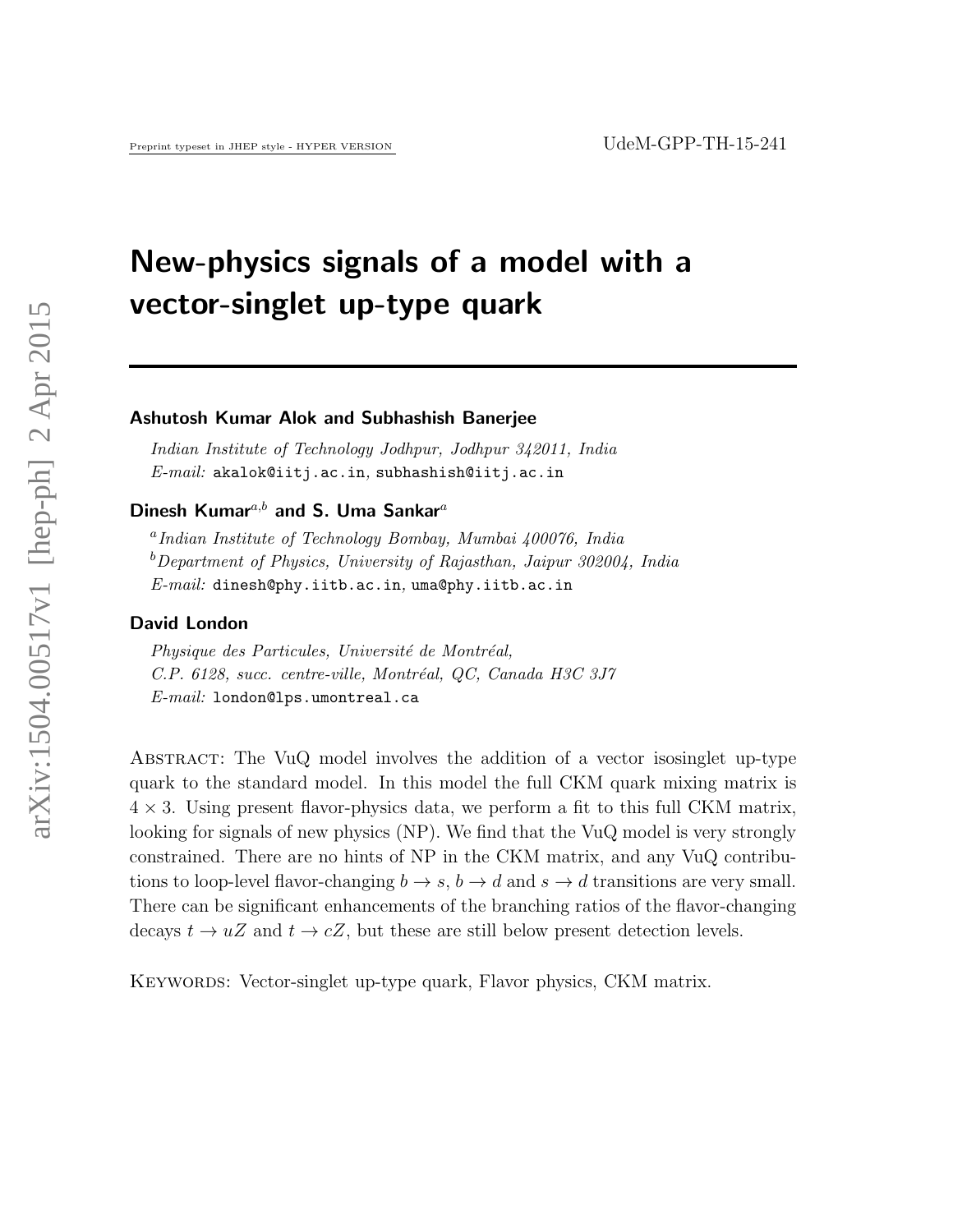# Contents

| 1. | Introduction                                                                       | $\boldsymbol{2}$ |
|----|------------------------------------------------------------------------------------|------------------|
| 2. | Constraints on the CKM Matrix                                                      | 3                |
|    | Direct measurements of the CKM elements<br>2.1                                     | $\mathbf 5$      |
|    | CP violation in $K_L \rightarrow \pi \pi$ : $\epsilon_K$<br>2.2                    | $\bf 5$          |
|    | Branching fraction of the decay $K^+ \to \pi^+ \nu \bar{\nu}$<br>2.3               | $\overline{7}$   |
|    | Branching fraction of the decay $K_L \rightarrow \mu^+ \mu^-$<br>2.4               | 8                |
|    | 2.5 $Z \rightarrow b\bar{b}$ decay                                                 | $9\,$            |
|    | $B_q^0$ - $\bar{B}_q^0$ mixing $(q=d,s)$<br>$2.6\,$                                | $9\,$            |
|    | Indirect CP violation in $B_d^0 \to J/\psi K_S$ and $B_s^0 \to J/\psi \phi$<br>2.7 | 9                |
|    | 2.8<br>CKM angle $\gamma$                                                          | 10               |
|    | Branching ratio of $B \to X_s l^+ l^ (l = e, \mu)$<br>2.9                          | 10               |
|    | 2.10 Branching ratio of $B \to X_s \gamma$                                         | 11               |
|    | 2.11 Branching ratio of $B \to K \mu^+ \mu^-$                                      | 11               |
|    | 2.12 Constraints from $B \to K^* \mu^+ \mu^-$                                      | 12               |
|    | 2.13 Branching ratio of $B^+ \to \pi^+ \mu^+ \mu^-$                                | 13               |
|    | 2.14 Branching ratio of $B_q \to \mu^+ \mu^ (q=s,d)$                               | 14               |
|    | 2.15 Branching ratio of $B \to \tau \bar{\nu}$                                     | 14               |
|    | 2.16 Like-sign dimuon charge asymmetry $A_{SL}^b$                                  | 15               |
|    | 2.17 The oblique parameter $S$ and $T$                                             | 15               |
| 3. | Results of the fit                                                                 | 15               |
| 4. | Predictions for other flavor-physics observables.                                  | 18               |
|    | Branching fraction of $K_L \rightarrow \pi^0 \nu \bar{\nu}$<br>4.1                 | 18               |
|    | The branching fraction of $B \to X_s \nu \bar{\nu}$<br>4.2                         | 19               |
|    | $D^0$ - $\bar{D}^0$ mixing<br>4.3                                                  | 19               |
|    | Branching fraction of $D^0 \to \mu^+\mu^-$<br>4.4                                  | 20               |
|    | Branching fraction of $t \to qZ$ $(q = c, u)$<br>4.5                               | 20               |
| 5. | Conclusions                                                                        | 21               |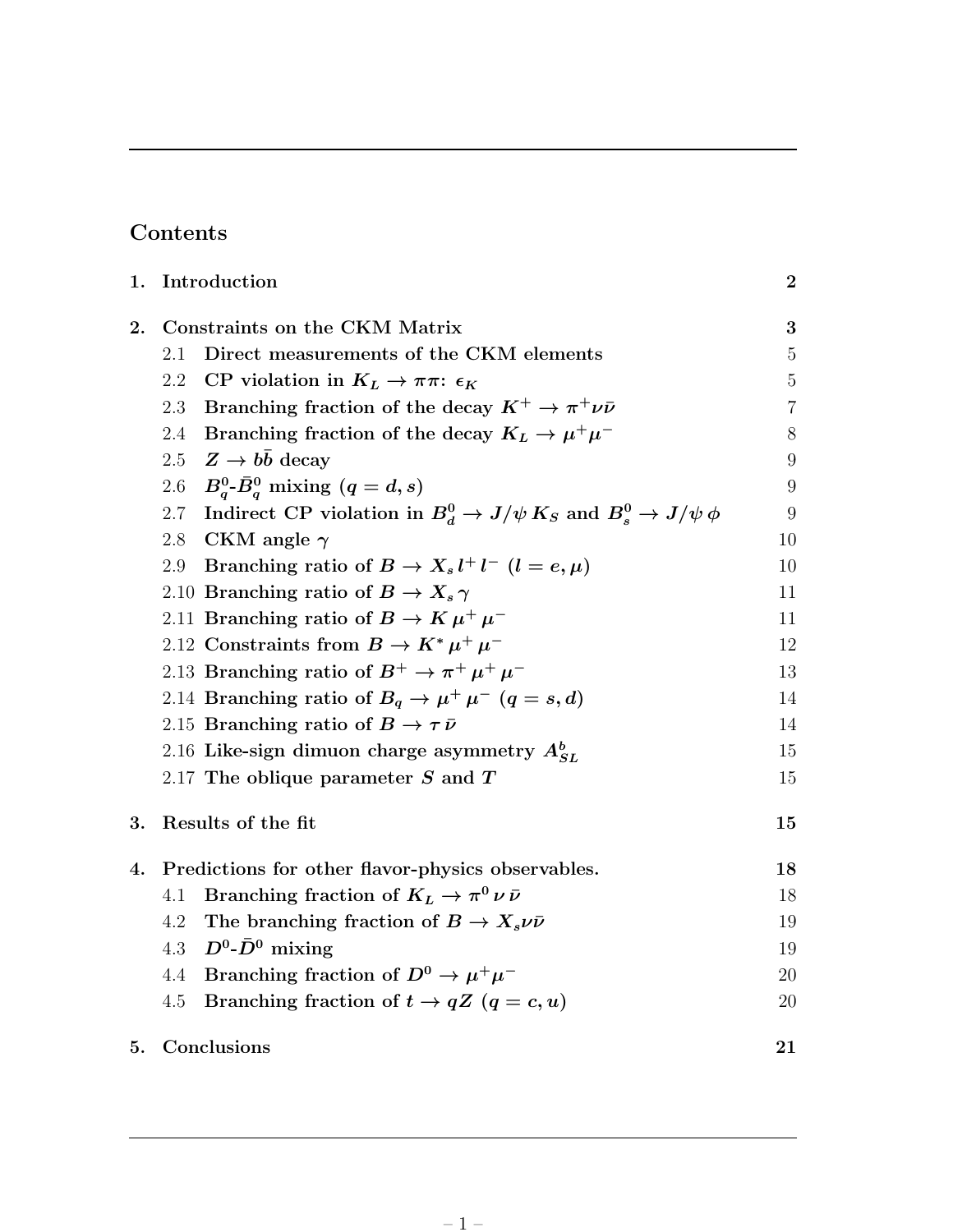#### 1. Introduction

The standard model (SM) includes three generations of fermions. In particular, there are three down-type quarks  $(Q_{em} = -1/3: d, s, b)$  and three up-type quarks  $(Q_{em} = 2/3: u, c, t)$ . All quarks with a given charge mix, so that there is a W coupling between each down-type and up-type quark. These couplings are tabulated in the Cabibbo-Kobayashi-Maskawa (CKM) matrix.

Now, there is no *a-priori* reason for there to be only three down-type and three up-type quarks. Indeed, many models of physics beyond the SM include new, exotic quarks. The simplest of these consider a fourth generation of quarks (denoted SM4), a vector isosinglet down-type quark  $b'$  (denoted VdQ; both  $b'_L$  and  $b'_R$  have weak isospin  $I = 0$ ), or a vector isosinglet up-type quark  $t'$  (denoted VuQ; both  $t'_L$  and  $t'_R$ have weak isospin  $I = 0$ ).

There are two distinct ways to look for signals of such new physics (NP). The first is via direct searches at colliders. To date, no signals of exotic quarks have been observed; the limits on the masses of these quarks depend on the assumptions about how they decay. Some recent results are (this is not exhaustive)  $m_{b',t'} > 685 \text{ GeV}$ (95% C.L.) for the SM4 model [1],  $m_{b'} \ge 450$  GeV for the VdQ model [2], and  $m_{t'} >$ 687-782 GeV (95% C.L.) for the VuQ model [3].

Second, one can look for indirect signals of the exotic quarks through their looplevel contributions to various processes. In fact, it is possible to simultaneously consider all such loop-level effects. This is done as follows. Most of these NP effects are charged-current interactions, which involve the CKM matrix. In the SM, the CKM matrix is  $3 \times 3$  and unitary. As such, it is parametrized by four parameters. However, in all NP models the full mixing matrix is larger than  $3 \times 3$ , so its parametrization requires additional parameters. The idea is then to perform a fit to the full CKM matrix using all the data. A signal of the NP will be the non-unitarity of the  $3 \times 3$  CKM matrix. That is, some of the NP parameters will be found to be nonzero.

At first glance, the analysis to search for NP is the same for all three models. First, in all cases the parametrization of the full CKM matrix has four SM and five NP parameters. Second, one uses the same flavor-physics data to perform a combined fit to these parameters. This yields the best-fit values of all the parameters, and indicates whether any of the NP parameters can be nonzero. However, the key point is that the contributions to the flavor-physics observables are model-dependent. That is, the effects on the observables vary from model to model, so that the analyses are not the same for the three models. The SM4 and VdQ models were examined in Refs. [4] and [10], respectively. In the present paper we consider the VuQ model [14, 15], in which the full CKM matrix is  $4 \times 3$ .

For the fit, in addition to the six directly-measured magnitudes of CKM matrix elements, we include flavor-physics observables that have small hadronic uncertain-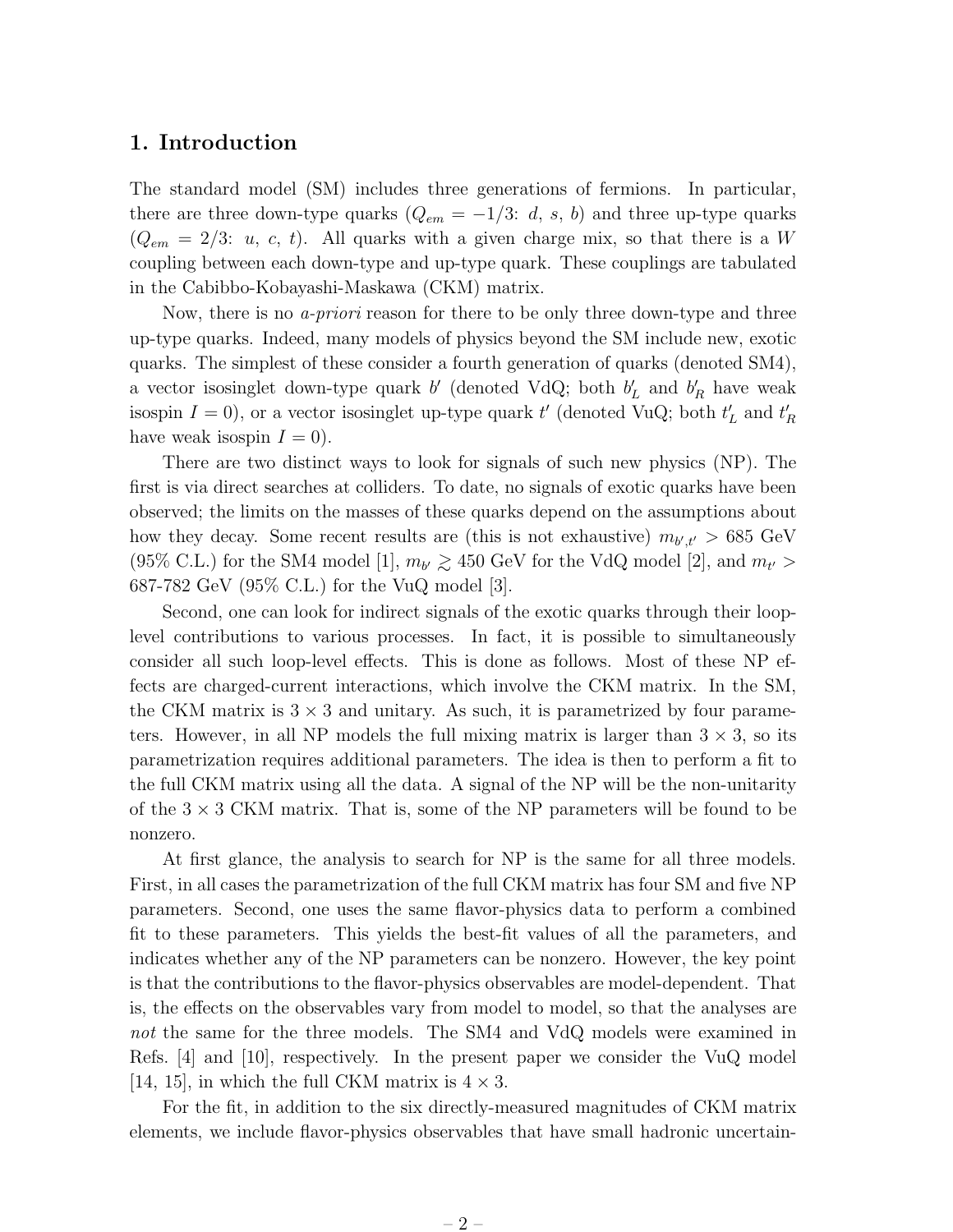ties: (i)  $\epsilon_K$  from CP violation in  $K_L \to \pi \pi$ , (ii) the branching fractions of  $K^+ \to \pi^+ \nu \bar{\nu}$ and  $K_L \to \mu^+\mu^-$ , (iii)  $R_b$  and  $A_b$  from  $Z \to b\bar{b}$ , (iv)  $B_s^0$ - $\bar{B}_s^0$  and  $B_d^0$ - $\bar{B}_d^0$  mixing, (v) the time-dependent indirect  $CP$  asymmetries in  $B_d^0 \to J/\psi K_S$  and  $B_s^0 \to J/\psi \phi$ , (vi) the measurement of the CP-violating angle  $\gamma$  of the unitarity triangle from tree-level decays, (vii) the branching ratios of the inclusive decays  $B \to X_s l^+ l^-$  and  $B \to X_s \gamma$ , and of the exclusive decay  $B \to K\mu^+\mu^-$ , (viii) many observables in  $B \to K^*\mu^+\mu^-$ , (ix) the branching ratios of  $B_s^0 \to \mu^+\mu^-$ ,  $B_d^0 \to \mu^+\mu^-$  and  $B^+ \to \tau^+\nu_{\tau}$ , (x) the like-sign dimuon charge asymmetry  $A_{SL}^b$ , (xi) the oblique parameters S and T. The fit is carried out for  $m_{t'} = 800$  GeV and 1200 GeV.

In the VuQ model, the  $t'_{L}$  can mix with the  $u_{L}$ ,  $c_{L}$  and  $t_{L}$ . However, because the  $t'_L$  and  $\{u_L, c_L, t_L\}$  have different values of  $I_{3L}$   $(I_{3L} = 0$  for  $t'_L$ ,  $I_{3L} = \frac{1}{2}$  $rac{1}{2}$  for  ${u<sub>L</sub>, c<sub>L</sub>, t<sub>L</sub>}$ , this mixing will induce tree-level Z-mediated flavor-changing neutral currents (FCNC's) among the SM quarks. In particular, this means that  $D^0$ - $\bar{D}^0$ mixing occurs at tree level. Thus, in principle there can be constraints from the experimental measurement of this mixing. Now, in the SM, this mixing is due to a box diagram with internal  $d$ ,  $s$  and  $b$  quarks. The  $b$  contribution suffers a significant CKM suppression of  $O(\lambda^8)$ , so that  $D^0$ - $\bar{D}^0$  mixing is dominated by the contributions of the internal  $d$  and  $s$  quarks. Because these quarks are light, there can be large long-distance (LD) contributions to the mixing. At present, there is no definitive estimate of these LD effects. As a result, we do not have an accurate prediction of the value of  $D^0$ - $\bar{D}^0$  mixing within the SM, so that this measurement cannot be incorporated into the fit.

Once the fit has been performed, we can then make predictions for other quantities that are expected to be affected by the  $t'$  quark, while still being consistent with the above measurements. We examine the following observables: (i) the branching fraction of  $K_L \to \pi^0 \nu \bar{\nu}$ , (ii) the branching fraction of  $B \to X_s \nu \bar{\nu}$ , (iii)  $D^0$ - $\bar{D}^0$  mixing and the branching fraction of  $D^0 \to \mu^+ \mu^-$ , and (iv) the branching fraction of  $t \to qZ$  $(q=u, c).$ 

The paper is organized as follows. In Sec. 2, we define the CKM parametrization and discuss the measurements used in the  $\chi^2$  fit. The results of the fit are presented in Sec. 3. Given these results, we calculate the possible effects of the VuQ model on several other flavor observables in Sec. 4. Sec. 5 summarizes the results.

### 2. Constraints on the CKM Matrix

In the VdQ model the CKM matrix is  $3 \times 4$ . It was shown in Ref. [16] that this is the upper  $3 \times 4$  submatrix of the  $4 \times 4$  SM4 CKM matrix, denoted CKM4. Now, there are many parametrizations of CKM4. For the VdQ model, it is best to choose one in which the new matrix elements  $V_{ub}$ ,  $V_{cb'}$  and  $V_{tb'}$  take simple forms. With this in mind, the Dighe-Kim parametrization of Refs. [16, 17] was used in Ref. [10].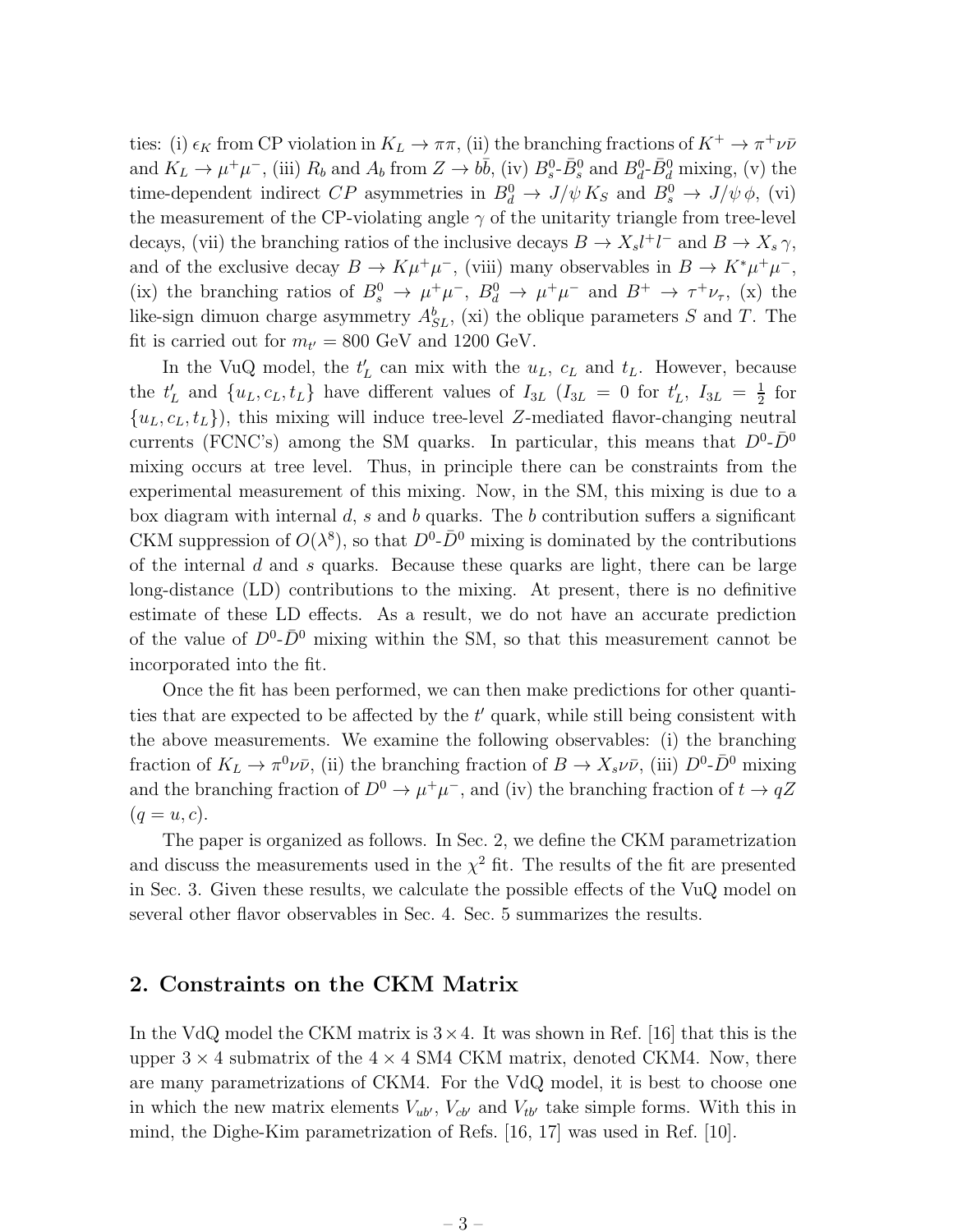The logic is similar for the VuQ model. In this model the CKM matrix is  $4 \times 3$ :

$$
V_{\text{VuQ}} = \begin{pmatrix} V_{ud} & V_{us} & V_{ub} \\ V_{cd} & V_{cs} & V_{cb} \\ V_{td} & V_{ts} & V_{tb} \\ V_{t'd} & V_{t's} & V_{t'b} \end{pmatrix} . \tag{2.1}
$$

 $V_{\text{VuQ}}$  is the left-hand  $4\times3$  submatrix of CKM4. Here it is best to choose a parametrization of CKM4 in which the new matrix elements  $V_{t'd}$ ,  $V_{t's}$  and  $V_{t'b}$  take simple forms. We use the Hou-Soni-Steger parametrization [18, 19]. Here,

$$
V_{us} \equiv \lambda , \qquad V_{cb} \equiv A\lambda^2 , \qquad V_{ub} \equiv A\lambda^3 C e^{-i\delta_{ub}} ,
$$
  
\n
$$
V_{t'd} \equiv -P\lambda^3 e^{i\delta_{t'd}} , \quad V_{t's} \equiv -Q\lambda^2 e^{i\delta_{t's}} , \quad V_{t'b} \equiv -r\lambda ,
$$
\n(2.2)

where  $\lambda$  is the sine of the Cabibbo angle. There are four SM parameters  $(\lambda, A, C, \lambda)$  $(\delta_{ub})$  and five NP parameters  $(P, Q, r, \delta_{t'd}, \delta_{t's})$ . Of the remaining six CKM matrix elements,  $V_{ud}$ ,  $V_{cd}$  and  $V_{cs}$  retain their SM parametrizations:

$$
V_{ud} = 1 - \frac{\lambda^2}{2}, \quad V_{cd} = -\lambda \,, \quad V_{cs} = 1 - \frac{\lambda^2}{2} \,, \tag{2.3}
$$

but  $V_{td}$ ,  $V_{ts}$  and  $V_{tb}$  are modified:

$$
V_{td} = A\lambda^3 \left(1 - Ce^{i\delta_{ub}}\right) - Pr\lambda^4 e^{i\delta_{t'd}} + \frac{1}{2} AC\lambda^5 e^{i\delta_{ub}},
$$
  
\n
$$
V_{ts} = -A\lambda^2 - Qr\lambda^3 e^{i\delta_{t's}} + A\lambda^4 \left(\frac{1}{2} - Ce^{i\delta_{ub}}\right),
$$
  
\n
$$
V_{tb} = 1 - \frac{1}{2}r^2\lambda^2.
$$
\n(2.4)

In the limit  $P = Q = r = 0$ , only the elements present in the  $3 \times 3$  CKM matrix retain nontrivial values, and the above expansion corresponds to the Wolfenstein parametrization [20] with  $C = \sqrt{\rho^2 + \eta^2}$  and  $\delta_{ub} = \tan^{-1}(\eta/\rho)$ . In this limit,  $V_{tb} = 1$ . In the VuQ model,  $r$  can be nonzero, leading to a deviation of  $V_{tb}$  from 1.

For the fit, we consider all observables that can constrain the parameters of the CKM matrix. The total  $\chi^2$  is written as a function of these parameters, and their best-fit values are those that minimize this  $\chi^2$  function. The total  $\chi^2$  function is defined as

$$
\chi_{\text{total}}^{2} = \chi_{\text{CKM}}^{2} + \chi_{|\epsilon_{K}|}^{2} + \chi_{K \to \pi^{+}\nu\bar{\nu}}^{2} + \chi_{K_{L} \to \mu^{+}\mu^{-}}^{2} + \chi_{Z \to b\bar{b}}^{2} + \chi_{B_{d}}^{2} + \chi_{M_{R}}^{2} + \chi_{\sin 2\beta}^{2} + \chi_{\sin 2\beta_{s}}^{2} + \chi_{\gamma}^{2} + \chi_{B \to X_{s} l^{+}l^{-}}^{2} + \chi_{B \to X_{s} l^{+}l^{-}}^{2} + \chi_{B \to K^{+}\mu^{+}}^{2} + \chi_{B_{q} \to \mu^{+}\mu^{-}}^{2} + \chi_{B_{q} \to \mu^{+}\mu^{-}}^{2} + \chi_{B_{q} \to \mu^{+}\mu^{-}}^{2} + \chi_{B_{q} \to \tau\nu}^{2} + \chi_{B_{s} L}^{2} + \chi_{\text{Oblique}}^{2} \tag{2.5}
$$

In our analysis, the  $\chi^2$  of an observable A whose measured value is  $(A_{exp}^c \pm A_{exp}^{err})$  is defined as

$$
\chi_A^2 = \left(\frac{A - A_{exp}^c}{A_{exp}^{err}}\right)^2 \,. \tag{2.6}
$$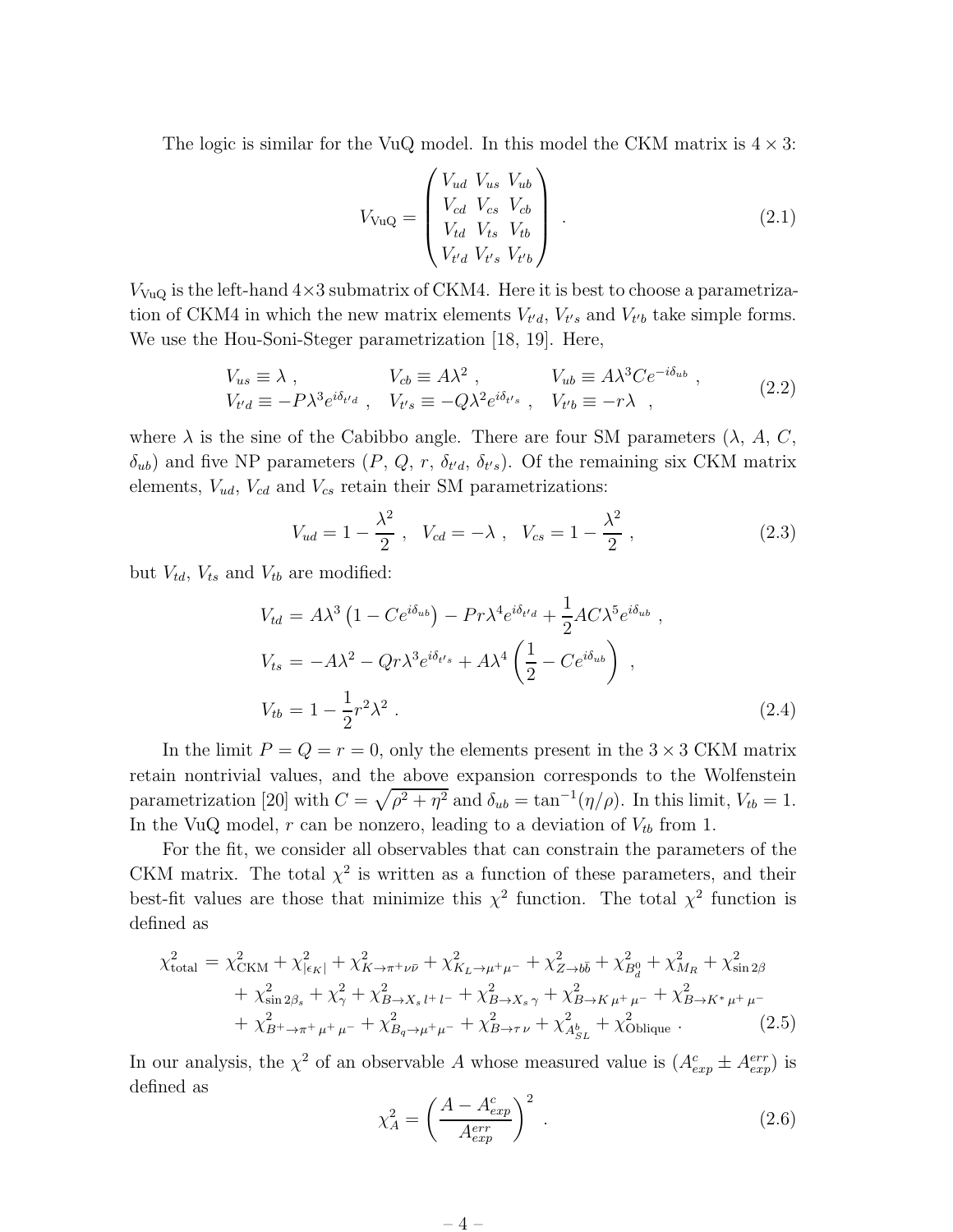| $ V_{ud}  = 0.97425 \pm 0.00022$                         | $\mathcal{B}(B \to X_s \ell^+ \ell^-)_{\text{low}} = (1.60 \pm 0.48) \times 10^{-6} [22]$                          |
|----------------------------------------------------------|--------------------------------------------------------------------------------------------------------------------|
| $ V_{us}  = 0.2252 \pm 0.0009$                           | $\mathcal{B}(B \to X_s \ell^+ \ell^-)_{\text{high}} = (0.57 \pm 0.16) \times 10^{-6} [22]$                         |
| $ V_{cd}  = 0.230 \pm 0.011$                             | $10^9 \,\text{GeV}^2 \times \langle \frac{dB}{da^2} \rangle (B \to K \mu^+ \mu^-)_{\text{low}} = 18.7 \pm 3.6[23]$ |
| $ V_{cs}  = 1.006 \pm 0.023$                             | $10^9 \,\text{GeV}^2 \times \left( \frac{dB}{da^2} \right) (B \to K \mu^+ \mu^-)_{\text{high}} = 9.5 \pm 1.7[23]$  |
| $ V_{ub}  = 0.00382 \pm 0.00021$                         | $\mathcal{B}(B^+\to \pi^+\mu^+\mu^-)=(2.60\pm 0.61)\times 10^{-8}$ [24]                                            |
| $ V_{cb}  = (40.9 \pm 1.0) \times 10^{-3}$               | $\mathcal{B}(K^+ \to \pi^+ \nu \bar{\nu}) = (1.7 \pm 1.1) \times 10^{-10}$                                         |
| $\gamma = (68.0 \pm 11.0)^{\circ}$                       | $\mathcal{B}(K_L \to \mu^+ \mu^-) = (0 \pm 1.56) \times 10^{-9}$ [25]                                              |
| $ \epsilon_k  \times 10^3 = 2.228 \pm 0.011$             | $\mathcal{B}(B_s \to \mu^+\mu^-) = (2.9 \pm 0.7) \times 10^{-9}$ [26, 27, 28]                                      |
| $\Delta M_d = (0.507 \pm 0.004) \,\mathrm{ps}^{-1} [21]$ | $\mathcal{B}(B_d \to \mu^+\mu^-) = (3.9 \pm 1.6) \times 10^{-10}$ [26, 27, 28]                                     |
| $\Delta M_s = (17.72 \pm 0.04) \,\text{ps}^{-1}[21]$     | $\mathcal{B}(B \to X_s \gamma) = (3.55 \pm 0.26) \times 10^{-4}$                                                   |
| $S_{J/\psi \phi} = 0.00 \pm 0.07[21]$                    | $\mathcal{B}(B \to \tau \bar{\nu}) = (1.14 \pm 0.22) \times 10^{-4}$ [21]                                          |
| $S_{J/\psi K_S} = 0.68 \pm 0.02[21]$                     | $A_{sl}^b = (-4.96 \pm 1.69) \times 10^{-3}$ [29]                                                                  |
| $S = 0.00 \pm 0.11$                                      | $A_b = 0.923 \pm 0.020[30]$                                                                                        |
| $T = 0.02 \pm 0.12$                                      | $R_b = 0.2164 \pm 0.0007[30]$                                                                                      |

Table 1: Experimental values of flavor-physics observables used as constraints. For  $V_{ub}$  we use the weighted average from the inclusive and exclusive semileptonic decays,  $V_{ub}^{inc} = (44.1 \pm 3.1) \times 10^{-4}$  and  $V_{ub}^{exc} = (32.3 \pm 3.1) \times 10^{-4}$ . When not explicitly stated, we take the inputs from the Particle Data Group [31]. Wherever there are asymmetric experimental errors, they are symmetrized by taking the largest side error. Also, wherever there is more than one source of uncertainty, the total error is obtained by adding these in quadrature.

In the following subsections, we discuss the various experimental measurements used in the fit, and give their individual contributions to  $\chi^2_{\text{total}}$ .

The current experimental values for the 68 flavor-physics observables enumerated in the introduction are listed in Tables 1 and 2. The theoretical expressions for these observables require additional inputs in the form of decay constants, bag parameters, QCD corrections and other parameters. These are listed in Table 3.

#### 2.1 Direct measurements of the CKM elements

The latest values for the direct measurements of the magnitudes of the CKM matrix elements can be found in Ref. [31]. The contribution to  $\chi^2_{\text{total}}$  from these measurements is given by

$$
\chi^2_{\text{CKM}} = \left(\frac{|V_{us}| - 0.2252}{0.0009}\right)^2 + \left(\frac{|V_{ud}| - 0.97425}{0.00022}\right)^2 + \left(\frac{|V_{cs}| - 1.006}{0.023}\right)^2 + \left(\frac{|V_{cd}| - 0.230}{0.011}\right)^2 + \left(\frac{|V_{ub}| - 0.00382}{0.00021}\right)^2 + \left(\frac{|V_{cb}| - 0.0409}{0.001}\right)^2. (2.7)
$$

### 2.2 CP violation in  $K_L \to \pi \pi$ :  $\epsilon_K$

In the VuQ model, the mixing amplitude  $M_K^{12}$  is modified due to an additional con-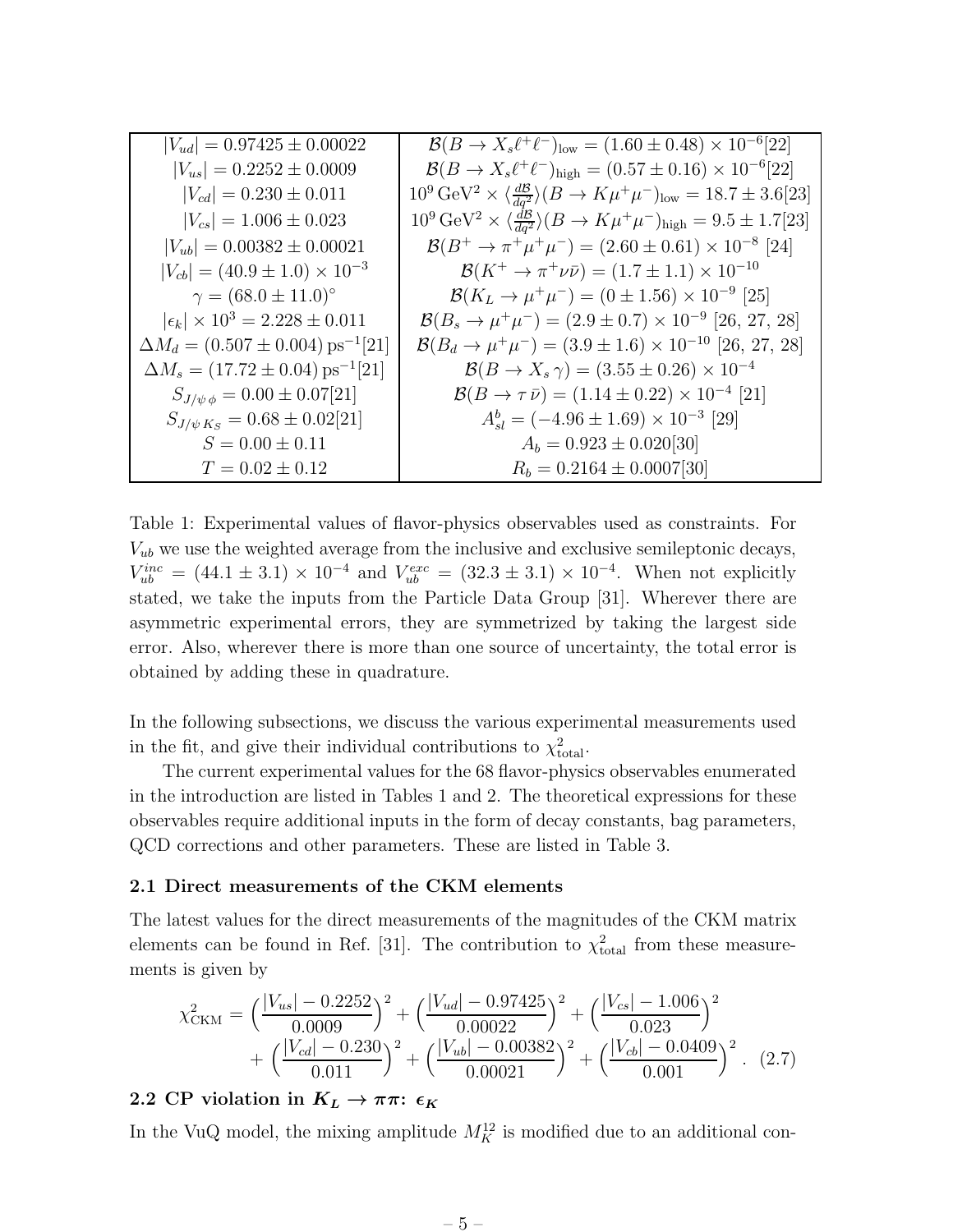| $q^2 = 0.1 - 2 \text{ GeV}^2$                                      | $q^2 = 2 - 4.3 \text{ GeV}^2$                                      | $q^2 = 4.3$ -8.68 GeV <sup>2</sup>                                 |
|--------------------------------------------------------------------|--------------------------------------------------------------------|--------------------------------------------------------------------|
| $\langle \frac{dB}{da^2} \rangle = (0.60 \pm 0.10) \times 10^{-7}$ | $\langle \frac{dB}{da^2} \rangle = (0.30 \pm 0.05) \times 10^{-7}$ | $\langle \frac{dB}{da^2} \rangle = (0.49 \pm 0.08) \times 10^{-7}$ |
| $\langle F_L \rangle = 0.37 \pm 0.11$                              | $\langle F_L \rangle = 0.74 \pm 0.10$                              | $\langle F_L \rangle = 0.57 \pm 0.08$                              |
| $\langle P_1 \rangle = -0.19 \pm 0.40$                             | $\langle P_1 \rangle = -0.29 \pm 0.65$                             | $\langle P_1 \rangle = 0.36 \pm 0.31$                              |
| $\langle P_2 \rangle = 0.03 \pm 0.15$                              | $\langle P_2 \rangle = 0.50 \pm 0.08$                              | $\langle P_2 \rangle = -0.25 \pm 0.08$                             |
| $\langle P_4' \rangle = 0.00 \pm 0.52$                             | $\langle P_4' \rangle = 0.74 \pm 0.60$                             | $\langle P_4' \rangle = 1.18 \pm 0.32$                             |
| $\langle P_5' \rangle = 0.45 \pm 0.24$                             | $\langle P_5' \rangle = 0.29 \pm 0.40$                             | $\langle P_5' \rangle = -0.19 \pm 0.16$                            |
| $\langle P_6' \rangle = 0.24 \pm 0.23$                             | $\langle P_6' \rangle = -0.15 \pm 0.38$                            | $\langle P_6' \rangle = 0.04 \pm 0.16$                             |
| $\langle P_8' \rangle = -0.12 \pm 0.56$                            | $\langle P_8' \rangle = -0.3 \pm 0.60$                             | $\langle P_8' \rangle = 0.58 \pm 0.38$                             |
| $q^2 = 14.18 - 16 \text{ GeV}^2$                                   | $q^2 = 16-19 \text{ GeV}^2$                                        |                                                                    |
| $\langle \frac{dB}{da^2} \rangle = (0.56 \pm 0.10) \times 10^{-7}$ | $\langle \frac{dB}{da^2} \rangle = (0.41 \pm 0.07) \times 10^{-7}$ |                                                                    |
| $\langle F_L \rangle = 0.33 \pm 0.09$                              | $\langle F_L \rangle = 0.38 \pm 0.09$                              |                                                                    |
| $\langle P_1 \rangle = 0.07 \pm 0.28$                              | $\langle P_1 \rangle = -0.71 \pm 0.36$                             |                                                                    |
| $\langle P_2 \rangle = -0.50 \pm 0.03$                             | $\langle P_2 \rangle = -0.32 \pm 0.08$                             |                                                                    |
| $\langle P_4' \rangle = -0.18 \pm 0.70$                            | $\langle P_4' \rangle = 0.70 \pm 0.52$                             |                                                                    |
| $\langle P_5' \rangle = -0.79 \pm 0.27$                            | $\langle P_5' \rangle = -0.60 \pm 0.21$                            |                                                                    |
| $\langle P_6' \rangle = 0.18 \pm 0.25$                             | $\langle P_6' \rangle = -0.31 \pm 0.39$                            |                                                                    |
| $\langle P_8' \rangle = -0.40 \pm 0.60$                            | $\langle P_8' \rangle = 0.12 \pm 0.54$                             |                                                                    |

Table 2: Experimental values of the observables in  $B \to K^* \mu^+ \mu^-$  used as constraints. These are taken from Refs. [32, 33]. Here the errors have been symmetrized by taking the largest side error. Also, wherever there is more than one source of uncertainty, the total error is obtained by adding these in quadrature.

tribution coming from a virtual  $t'$  quark in the box diagram. There is a sizeable LD contribution to the mass difference  $\Delta M_K$  in the K system, for which, at present, there is no definitive estimate. We therefore do not include  $\Delta M_K$  in our analysis. However,  $|\epsilon_K|$ , the parameter describing the mixing-induced CP asymmetry in neutral K decays, and which is proportional to  $\text{Im}(M_K^{12})$ , is theoretically clean and is a well-measured quantity. The theoretical expression for  $|\epsilon_K|$  in the presence of a  $t'$ quark is given in Refs. [4, 6].

To calculate the contribution of  $|\epsilon_K|$  to  $\chi^2_{\text{total}}$ , we use the quantity

$$
K_{\text{mix}} = \frac{12\sqrt{2}\pi^2 (\Delta M_K)_{\text{exp}} |\epsilon_K|}{G_F^2 M_W^2 f_K^2 M_K \hat{B}_K k_\epsilon} - \text{Im} \left[ \eta_c (V_{cs} V_{cd}^*)^2 S(x_c) \right] \ . \tag{2.8}
$$

With the experimental and theoretical inputs given in Tables 1 and 3, we find

$$
K_{\text{mix, exp}} = (1.69 \pm 0.05) \times 10^{-7} . \tag{2.9}
$$

The QCD correction  $\eta_{ct}$  appears in the theoretical expression of  $|\epsilon_K|$ . In order to take its error into account, we consider it to be a parameter and have added a contribution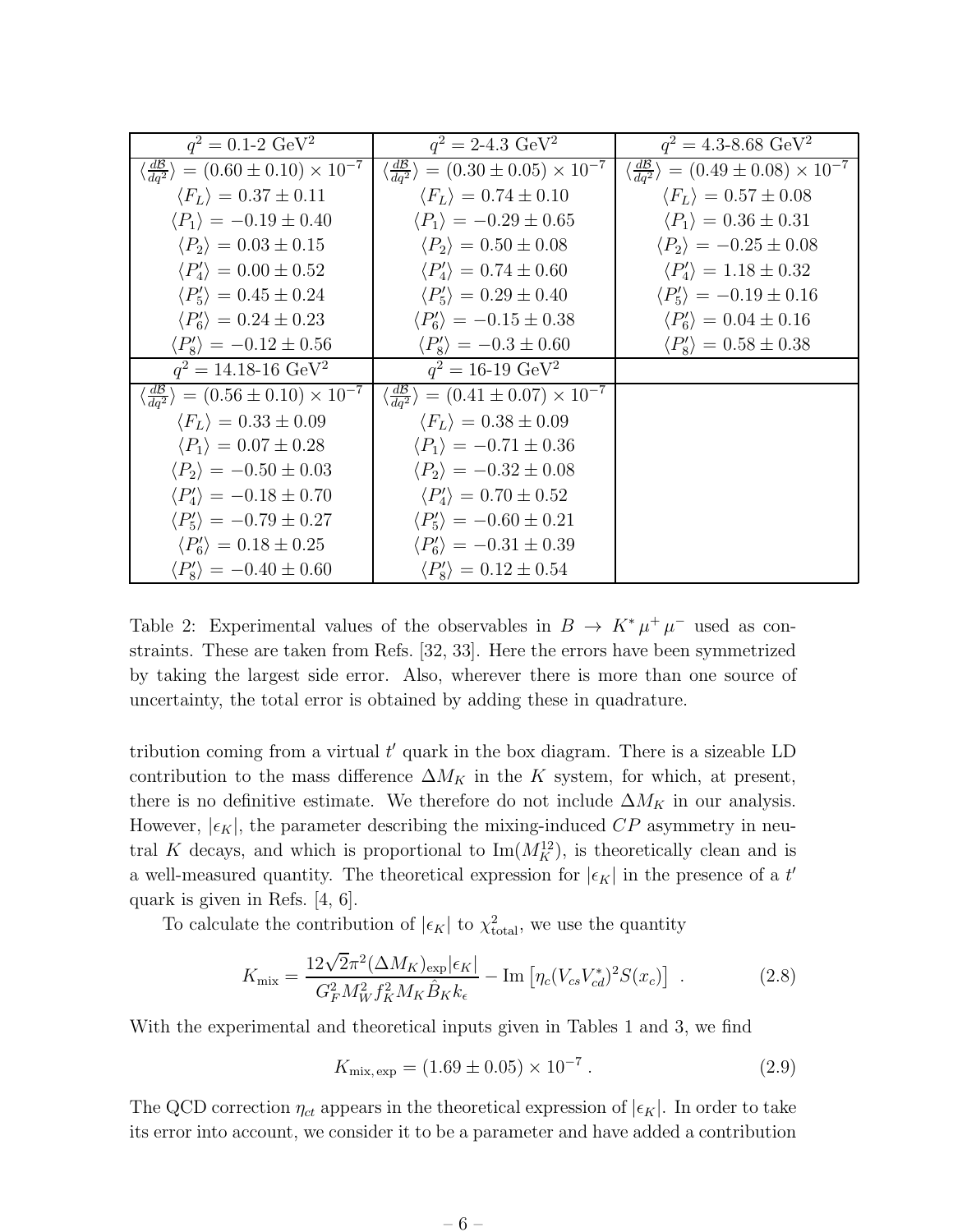| $G_F = 1.16637 \times 10^{-5}$ Gev <sup>-2</sup> | $\tau_{B_s} = (1.497 \pm 0.026)$ ps                                 |
|--------------------------------------------------|---------------------------------------------------------------------|
| $\sin^2 \theta_w = 0.23116$                      | $\tau_{B^{\pm}} = (1.641 \pm 0.008)$ ps                             |
| $\alpha(M_Z) = \frac{1}{127.9}$                  | $\eta_t = 0.5765$ [34]                                              |
| $\alpha_s(M_Z) = 0.1184$                         | $\eta_{ct} = 0.496 \pm 0.047$ [35]                                  |
| $m_t(m_t) = 163 \text{ GeV}$                     | $f_K = 0.1561 \pm 0.0011$ [36]                                      |
| $m_c(m_c) = 1.275 \pm 0.025$ GeV                 | $B_K = 0.767 \pm 0.010$ [36]                                        |
| $m_b(m_b) = 4.18 \pm 0.03$ GeV                   | $\Delta M_K = (0.5292 \pm 0.0009) \times 10^{-2} \,\text{ps}^{-1}$  |
| $M_W = 80.385 \text{ GeV}$                       | $\kappa_{\epsilon} = 0.94 \pm 0.02$ [37, 38]                        |
| $M_Z = 91.1876 \text{ GeV}$                      | $\kappa_+ = (5.36 \pm 0.026) \times 10^{-11}$ [39]                  |
| $M_K = 0.497614 \text{ GeV}$                     | $\kappa_{\mu} = (2.009 \pm 0.017) \times 10^{-9}$ [40]              |
| $M_{K^*} = 0.89594 \text{ GeV}$                  | $f_{bd} = (190.5 \pm 4.2)$ MeV [41]                                 |
| $M_D = 1.86486 \text{ GeV}$                      | $f_{bs} = (227.7 \pm 4.5)$ MeV [41]                                 |
| $M_{B_d} = 5.27917 \text{ GeV}$                  | $f_{B_d^0}$ $\sqrt{B_{B_d^0}}$ = (0.216 ± 0.015) GeV[41]            |
| $M_{B_s} = 5.36677 \text{ GeV}$                  | $\xi = 1.268 \pm 0.063$ [41]                                        |
| $M_{B^{\pm}} = 5.27926 \text{ GeV}$              | $\mathcal{B}(B \to X_c \ell \nu) = (10.61 \pm 0.17) \times 10^{-2}$ |
| $m_{\mu} = 0.105 \text{ GeV}$                    | $m_c/m_b = 0.29 \pm 0.02$                                           |
| $m_{\tau} = 1.77682 \text{ GeV}$                 |                                                                     |
| $\tau_{B_d} = (1.519 \pm 0.007)$ ps              |                                                                     |

Table 3: Decay constants, bag parameters, QCD corrections and other parameters used in our analysis. When not explicitly stated, we take the inputs from the Particle Data Group [31].

to  $\chi^2_{\text{total}}$ . We hold the other QCD correction  $\eta_t$  fixed to its central value because its error is very small. The total contribution to  $\chi^2_{\text{total}}$  from  $|\epsilon_K|$  is then

$$
\chi^2_{|\epsilon_K|} = \left(\frac{K_{\text{mix}} - 1.69 \times 10^{-7}}{0.05 \times 10^{-7}}\right)^2 + \left(\frac{\eta_{ct} - 0.496}{0.047}\right)^2. \tag{2.10}
$$

### 2.3 Branching fraction of the decay  $K^+ \to \pi^+ \nu \bar{\nu}$

In Refs. [42, 43], it was shown that the LD contribution to  $\mathcal{B}(K^+ \to \pi^+ \nu \bar{\nu})$  is suppressed – it is three orders of magnitude smaller than the short-distance (SD) contribution. The SM prediction for this observable is therefore under good control. The decay  $K^+ \to \pi^+ \nu \bar{\nu}$  occurs via loops containing virtual heavy particles, and hence is sensitive to the t' quark. The theoretical expression for  $\mathcal{B}(K^+ \to \pi^+ \nu \bar{\nu})$  in the presence of a  $t'$  quark is given in Refs. [4, 6].

With the inputs given in Tables 1 and 3, we estimate

$$
\frac{\mathcal{B}(K^+ \to \pi^+ \nu \bar{\nu})}{\kappa_+} = 3.17 \pm 2.05 , \qquad (2.11)
$$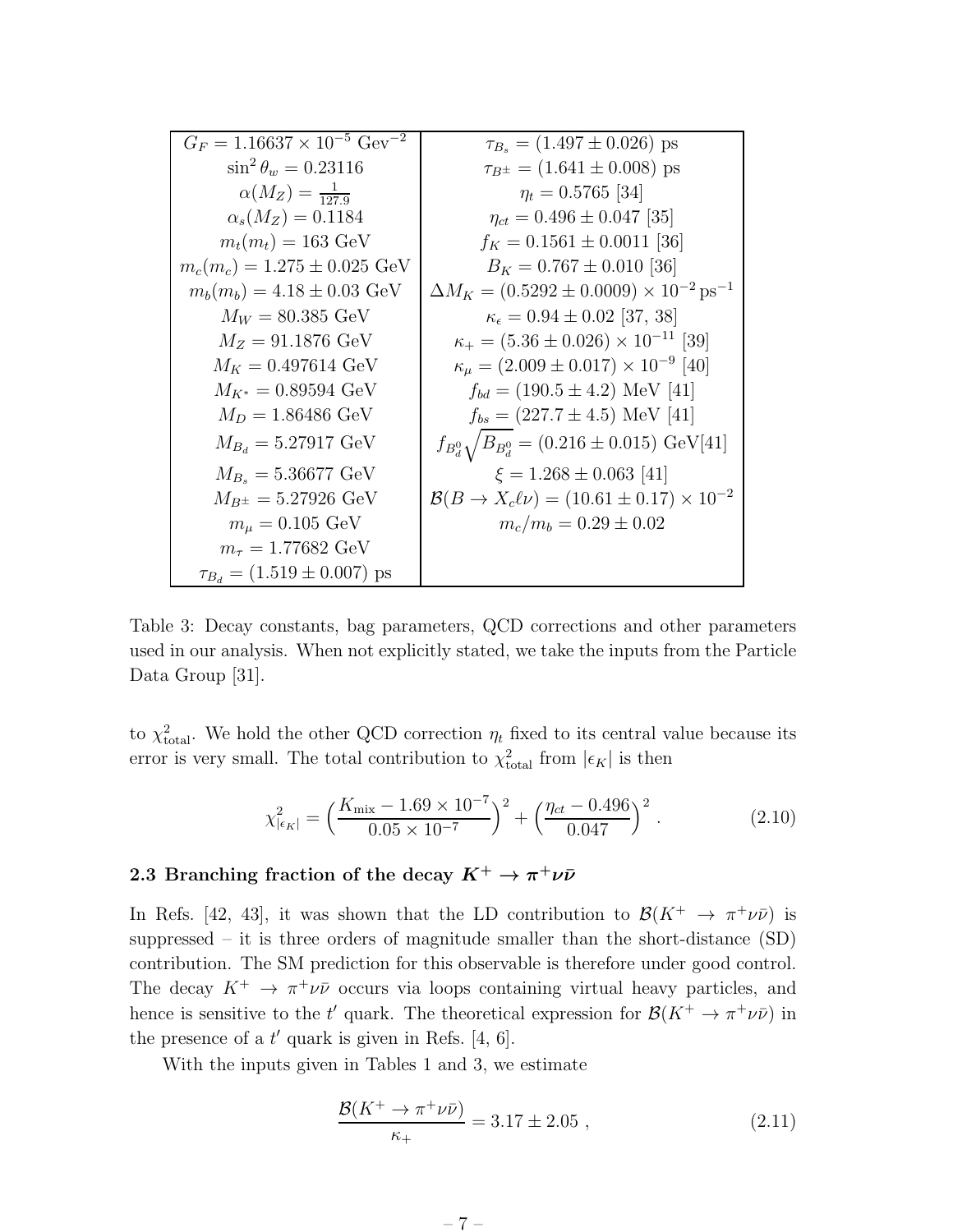where

$$
\kappa_{+} = r_{K^{+}} \frac{3\alpha^{2} \mathcal{B}(K^{+} \to \pi^{0} e^{+} \nu)}{2\pi^{2} \sin^{4} \theta_{W}} \lambda^{8} . \qquad (2.12)
$$

Here  $r_{K^+} = 0.901$  encapsulates the isospin-breaking corrections in relating the branching ratio of  $K^+ \to \pi^+ \nu \bar{\nu}$  to that of the well-measured decay  $K^+ \to \pi^0 e^+ \nu$ .

In order to include  $\mathcal{B}(K^+ \to \pi^+ \nu \bar{\nu})$  in the fit, we define

$$
\chi^2_{K^+ \to \pi^+ \nu \bar{\nu}} = \left( \frac{[\mathcal{B}(K^+ \to \pi^+ \nu \bar{\nu})/\kappa_+] - 3.17}{2.05} \right)^2. \tag{2.13}
$$

### 2.4 Branching fraction of the decay  $K_L \rightarrow \mu^+ \mu^-$

Unlike  $K^+ \to \pi^+ \nu \bar{\nu}$ , the decay  $K_L \to \mu^+ \mu^-$  is not cleanly dominated by the SD contribution. However, it is possible to estimate the LD contribution to this decay. The absorptive LD contribution is estimated using  $K_L \rightarrow \gamma \gamma$ , while the dispersive LD contribution is estimated using chiral perturbation theory along with the experimental inputs on various  $K$  decays. Due to uncertainties involved in the extraction of the dispersive contribution, one can only obtain a conservative upper limit on the SD contribution to  $\mathcal{B}(K_L \to \mu^+\mu^-)$ , which is  $\leq 2.5 \times 10^{-9}$  [25]. With all the inputs given in Tables 1 and 3, we estimate

$$
\frac{\mathcal{B}(K_L \to \mu^+ \mu^-)}{\kappa_\mu} = 0 \pm 0.778 , \qquad (2.14)
$$

where

$$
\kappa_{\mu} = \frac{\alpha^2 \mathcal{B}(K^+ \to \mu^+ \nu_{\mu})}{\pi^2 \sin^4 \theta_W} \frac{\tau(K_L)}{\tau(K^+)} \lambda^8.
$$
\n(2.15)

In the VuQ model, the theoretical expression for  $\mathcal{B}(K_L \to \mu^+ \mu^-)/\kappa_\mu$  is given by

$$
\frac{\mathcal{B}(K_L \to \mu^+ \mu^-)}{\kappa_\mu} = \left(\frac{\text{Re}(V_{cd}V_{cs}^*)}{\lambda}P_c + \frac{\text{Re}(V_{td}V_{ts}^*)}{\lambda^5}Y(x_t) + \frac{\text{Re}(V_{t'd}V_{t's}^*)}{\lambda^5}Y(x_{t'})\right)^2.
$$
(2.16)

Here  $Y(x)$  is the structure function in the t or t' sector [44, 45], while  $P_c$  is the corresponding structure function in the charm sector. Its NNLO QCD-corrected value is  $P_c = 0.115 \pm 0.018$  [40]. In order to include  $\mathcal{B}(K_L \to \mu^+ \mu^-)$  in the fit, we define

$$
\chi_{K_L \to \mu^+ \mu^-}^2 = \left(\frac{\mathcal{B}(K_L \to \mu^+ \mu^-)/\kappa_\mu - 0}{0.778}\right)^2 + \left(\frac{P_c - 0.115}{0.018}\right)^2. \tag{2.17}
$$

Thus, the error on  $P_c$  has been taken into account by considering it to be a parameter and adding a contribution to  $\chi^2_{\text{total}}$ .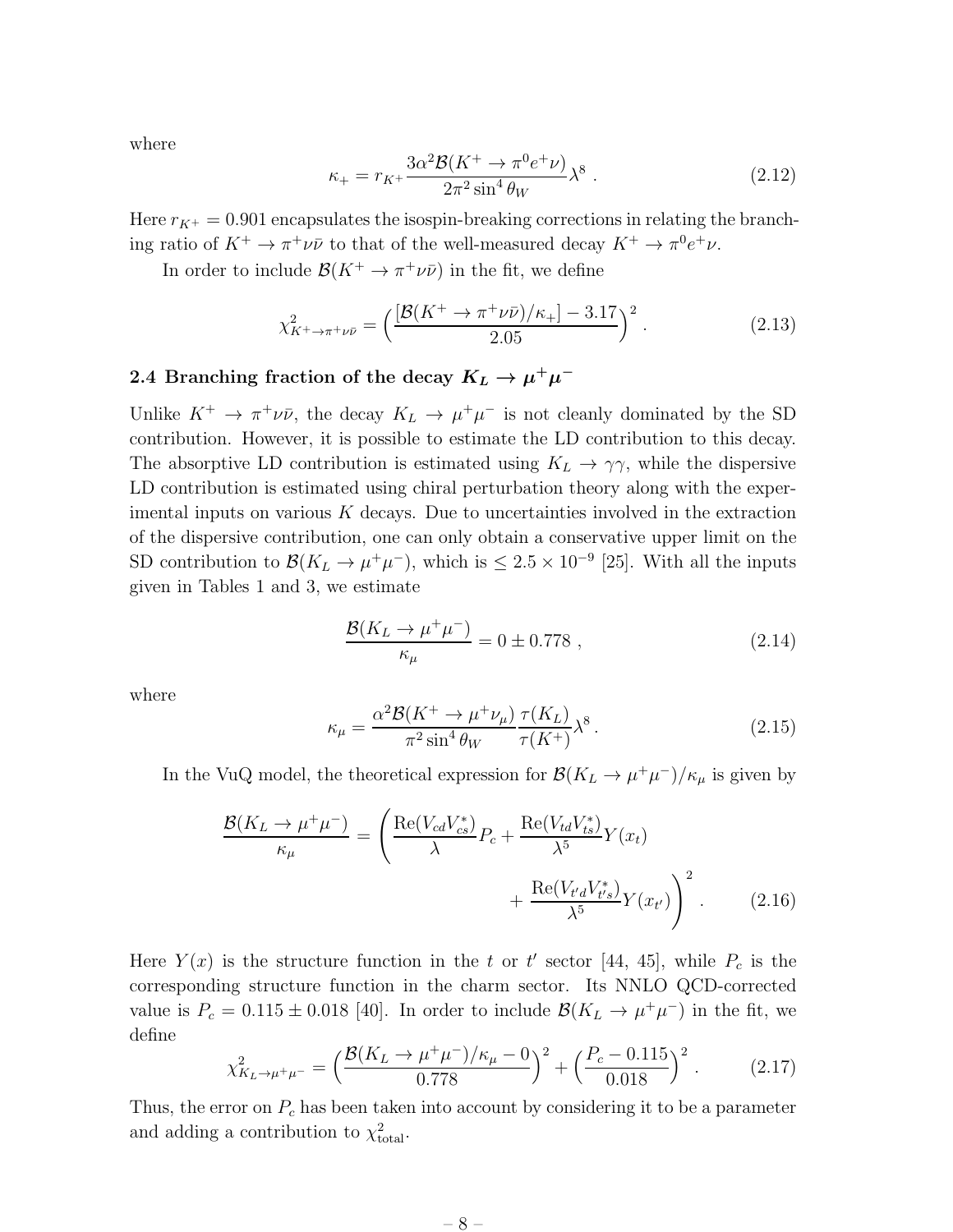### 2.5  $Z \rightarrow b\bar{b}$  decay

Here we include constraints from  $R_b$  and  $A_b$ , respectively the vertex correction and forward-backward asymmetry in  $Z \to b\bar{b}$ . The theoretical expressions for  $R_b$  and  $A_b$ in the VuQ model are given in Ref. [14]. We have

$$
\chi_{Z \to bb}^2 = \left(\frac{R_b - 0.216}{0.001}\right)^2 + \left(\frac{A_b - 0.923}{0.020}\right)^2. \tag{2.18}
$$

## 2.6  $B_q^0$ - $\bar{B}_q^0$  mixing  $(q=d,s)$

The theoretical expressions for  $M_{12}^q$   $(q = d, s)$  in the presence of a t' quark, which then lead to  $\Delta M_d$  and  $\Delta M_s$ , are given in Refs. [4, 6]. To calculate  $\chi^2_{B_d^0}$  for  $B_d^0$ - $\bar{B}_d^0$ mixing, we use the quantity

$$
B_{\text{mix}}^d = \frac{6\pi^2 \Delta M_d}{G_F^2 M_W^2 M_{B_d} \hat{B}_{bd} f_{B_d}^2} \,. \tag{2.19}
$$

With the inputs given in Table 1, we get

$$
B_{\text{mix,exp}}^d = (9.12249 \pm 1.26905) \times 10^{-5} , \qquad (2.20)
$$

leading to

$$
\chi_{B_d^0}^2 = \left(\frac{B_{\text{mix}}^d - 9.12249 \times 10^{-5}}{1.26905 \times 10^{-5}}\right)^2.
$$
\n(2.21)

To take  $B_s^0$ - $\bar{B}_s^0$  mixing into account, we define

$$
M_R = \frac{\Delta M_s}{\Delta M_d} \frac{M_{B_d}}{M_{B_s}} \frac{1}{\xi^2} \,,\tag{2.22}
$$

whose measured value is

$$
M_{R, \text{exp}} = 21.3831 \pm 2.1321 \,. \tag{2.23}
$$

Then

$$
\chi^2_{M_R} = \left(\frac{M_R - 21.3831}{2.1321}\right)^2.
$$
\n(2.24)

2.7 Indirect CP violation in  $B^0_d \rightarrow J/\psi \, K_S$  and  $B^0_s \rightarrow J/\psi \, \phi$ 

The theoretical expressions for  $M_{12}^q$   $(q = d, s)$  in the VuQ model are discussed in the previous subsection. In the SM, indirect CP violation in  $B_d^0 \to J/\psi K_S$  and  $B_s^0 \to J/\psi \phi$  probes sin 2 $\beta$  and sin 2 $\beta_s$ , respectively. With NP, we have

$$
S_{J/\psi K_S} = \frac{\text{Im}(M_{12}^d)}{M_{12}^d}, \qquad S_{J/\psi \phi} = -\frac{\text{Im}(M_{12}^s)}{M_{12}^s} \,. \tag{2.25}
$$

The experimentally-measured values of sin  $2\beta$  and sin  $2\beta_s$  are given in Ref. [31]. Then

$$
\chi_{\sin 2\beta}^2 = \left(\frac{S_{J/\psi K_S} - 0.68}{0.02}\right)^2, \qquad \chi_{\sin 2\beta_s}^2 = \left(\frac{S_{J/\psi \phi} - 0.00}{0.07}\right)^2. \tag{2.26}
$$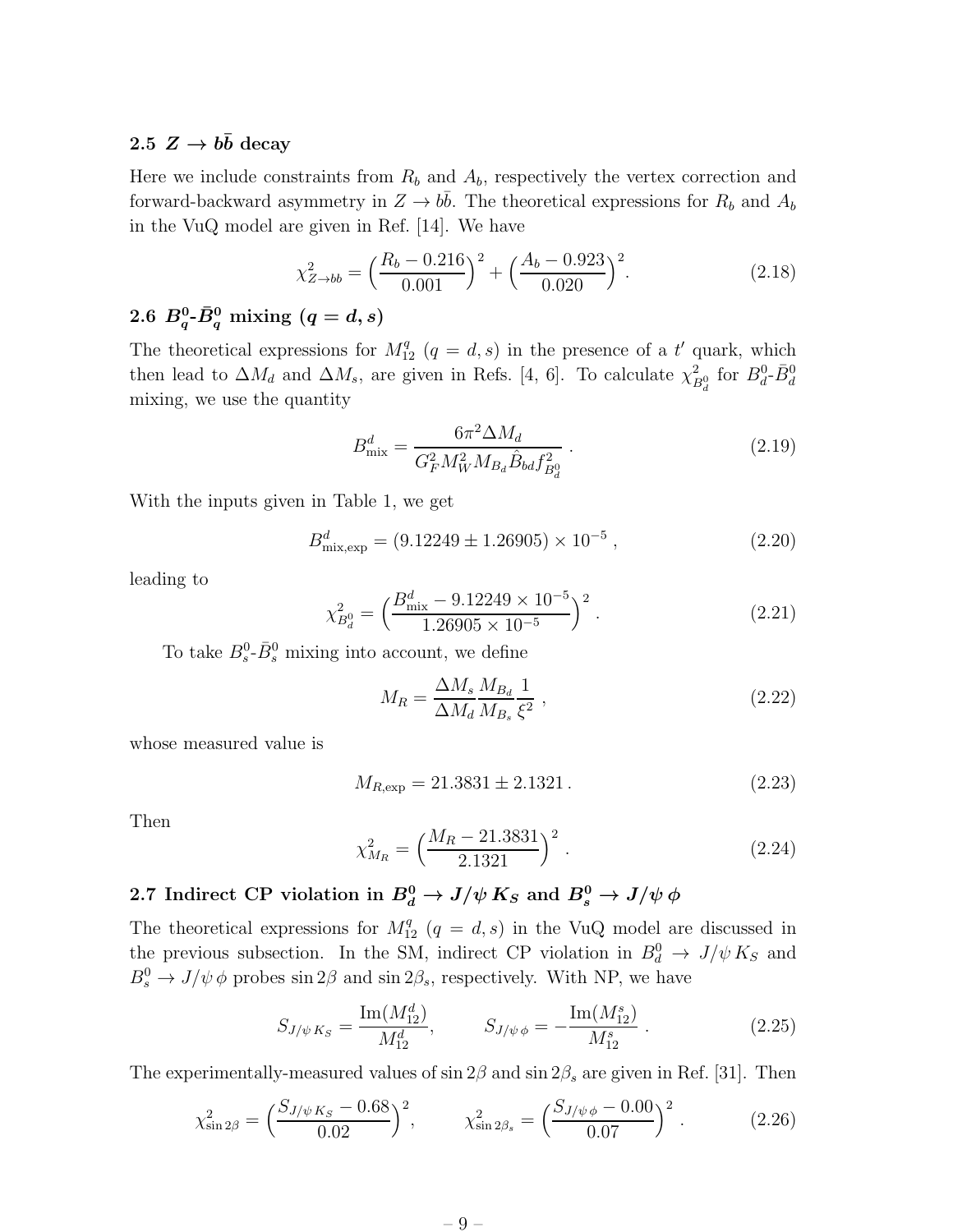#### 2.8 CKM angle  $\gamma$

In the Wolfenstein parametrization, the CKM angle  $\gamma = \tan^{-1}(\eta/\rho)$ , which is the argument of  $V_{ub}$ . As this angle is measured in tree-level decays, its value is unchanged with the addition of a vector isosinglet up-type quark. Therefore the  $\chi^2$  of  $\gamma$  is given by

$$
\chi_{\gamma}^{2} = \left(\frac{\delta_{ub} - 68 \ (\pi/180)}{11 \ (\pi/180)}\right)^{2}.
$$
 (2.27)

### 2.9 Branching ratio of  $B \to X_s l^+ l^ (l = e, \mu)$

The quark-level transition  $b \to s l^+ l^-$  can occur only at loop level within the SM, so that it can be used to test higher-order corrections to the SM, and to constrain various NP models. Within the SM, the effective Hamiltonian for this transition can be written as

$$
\mathcal{H}_{eff} = -\frac{4G_F}{\sqrt{2}} V_{ts} V_{tb}^* \sum_{i=1}^{10} C_i(\mu) O_i(\mu) , \qquad (2.28)
$$

where the form of the operators  $O_i$  and the expressions for calculating the coefficients  $C_i$  are given in Ref. [46]. In the VuQ model only the values of the Wilson coefficients  $C_{7,8,9,10}$  are changed via the virtual exchange of the  $t'$  quark. The modified Wilson coefficients in the vector-singlet up-quark model can then be written as [4, 6]

$$
C_j^{\text{tot}}(\mu_b) = C_j(\mu_b) + \frac{V_{t's} V_{t'b}^*}{V_{ts} V_{tb}^*} C_j^{t'}(\mu_b), \qquad (2.29)
$$

where  $j = 7, 8, 9, 10$ . The new wilson coefficients  $C_j^{t'}$  $j'$  can be calculated from the expression of  $C_j$  by replacing  $m_t$  by  $m_{t'}$ .

The inclusive decay mode  $B \to X_s l^+ l^-$  has relatively small theoretical errors as compared to the exclusive decay modes  $B \to (K, K^*) l^+ l^-$ . However, the inclusive decays are less readily accessible experimentally. The branching ratio of  $B \to X_s l^+ l^$ has been measured by the Belle and BaBar Collaborations using the sum-of-exclusive technique. The latest Belle measurement uses only 25% of its final data set [47]. The BaBar Collaboration has recently published the measurement of  $\mathcal{B}(B \to X_s l^+ l^-)$ using the full data set, which corresponds to  $471 \times 10^6$   $B\overline{B}$  events [22]. This is an update of their previous result, which was based on a data sample of  $89 \times 10^6$   $B\overline{B}$ events [48].

The prediction for the branching ratio is relatively cleaner in the low- $q^2$  (1 GeV<sup>2</sup>)  $\leq q^2 \leq 6$  GeV<sup>2</sup>) and high- $q^2$  (14.2 GeV<sup>2</sup>  $\leq q^2 \leq m_b^2$ ) regions. We consider both regions in the fit. The theoretical predictions for  $\mathcal{B}(B \to X_s l^+ l^-)$  are computed using the program **SuperIso**  $|49, 50|$ , in which the higher-order and power corrections are implemented following Refs. [51, 52], while the electromagnetic logarithmicallyenhanced corrections are taken from Refs. [53]. Bremsstrahlung contributions are implemented following Refs. [54].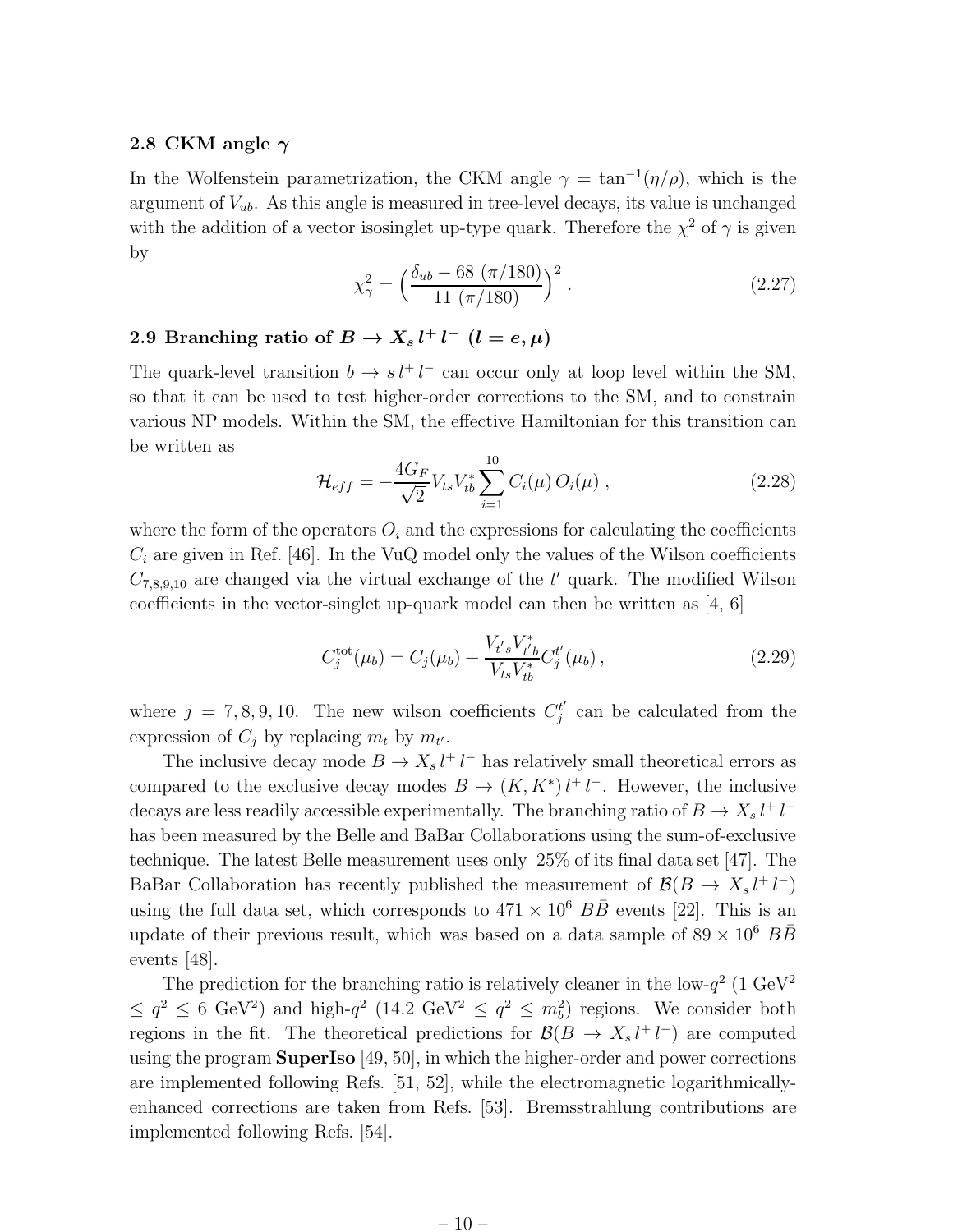The contribution to  $\chi^2_{\text{total}}$  is

$$
\chi_{B \to X_s l^+ l^-}^2 = \left( \frac{\mathcal{B}(B \to X_s l^+ l^-)_{\text{low}} - 1.6 \times 10^{-6}}{0.49 \times 10^{-6}} \right)^2 + \left( \frac{\mathcal{B}(B \to X_s l^+ l^-)_{\text{high}} - 0.57 \times 10^{-6}}{0.23 \times 10^{-6}} \right)^2, \quad (2.30)
$$

where we have added a theoretical error of 7% to  $\mathcal{B}(B \to X_s l^+ l^-)_{\text{low}}$ , which includes corrections due to the renormalization scale and quark masses, and a theoretical error of 30% to  $\mathcal{B}(B \to X_s l^+ l^-)_{\text{high}}$ , which includes the non-perturbative QCD corrections.

### 2.10 Branching ratio of  $B \to X_s \gamma$

The quantity we use for  $B \to X_s \gamma$  is

$$
\tilde{R} = \frac{\pi f(\hat{m}_c) \kappa(\hat{m}_c)}{6 \alpha} \frac{\mathcal{B}(B \to X_s \gamma)}{\mathcal{B}(B \to X_c e \bar{\nu}_e)},
$$
\n(2.31)

where the ratio of the two branching fractions is taken in order to reduce the large uncertainties arising from b-quark mass. The theoretical expression for  $\mathcal{B}(B \to X_s \gamma)$ is given in Refs.  $[4, 6]$ . From this, one can deduce the expression for R. The measured value of  $R$  is

$$
\tilde{R}_{\exp} = 0.1069 \pm 0.0120 , \qquad (2.32)
$$

where we have added an overall correction of 5% due to the non-perturbative terms. The contribution to  $\chi^2_{\text{total}}$  is

$$
\chi_{B \to X_s \gamma}^2 = \left(\frac{\tilde{R} - 0.1069}{0.0120}\right)^2.
$$
\n(2.33)

### 2.11 Branching ratio of  $B \to K \mu^+ \mu^-$

The theoretical expression for  $\langle d\mathcal{B}/dq^2 \rangle(B \to K \mu^+ \mu^-)$  in the SM is given in Refs. [55, 56], and can be adapted straightforwardly to the VuQ model. The predictions for the branching ratio are relatively cleaner in the low- $q^2$  (1.1 GeV<sup>2</sup>  $\leq q^2 \leq 6$  GeV<sup>2</sup>) and the high- $q^2$  (15 GeV<sup>2</sup>  $\leq$   $q^2 \leq 22$  GeV<sup>2</sup>) regions. Here, we consider both regions in the fit. We use the recent LHCb measurements of  $\langle d\mathcal{B}/dq^2 \rangle(B \to K \mu^+ \mu^-)$  [23].

Our analysis of  $B \to K \mu^+ \mu^-$  in the low- $q^2$  region is based on QCD factorization (QCDf) [57]. The factorizable and non-factorizable corrections of  $O(\alpha_s)$  are included in our numerical analysis following Refs. [55, 57]. In the high- $q^2$  region, following Ref. [56], we use the improved Isgur-Wise relation between the form factors which are determined using light-cone QCD sum-rule calculations extrapolated to the high- $q^2$ region. The contribution to  $\chi^2_{\text{total}}$  from  $B \to K \mu^+ \mu^-$  is

$$
\chi_{B \to K\,\mu^{+}\,\mu^{-}}^{2} = \left(\frac{\langle \frac{dB}{dq^2} \rangle (B \to K\,\mu^{+}\,\mu^{-})_{\text{low}} - 18.7 \times 10^{-9}}{6.67 \times 10^{-9}}\right)^{2} + \left(\frac{\langle \frac{dB}{dq^2} \rangle (B \to K\,\mu^{+}\,\mu^{-})_{\text{high}} - 9.5 \times 10^{-9}}{3.32 \times 10^{-9}}\right)^{2}, (2.34)
$$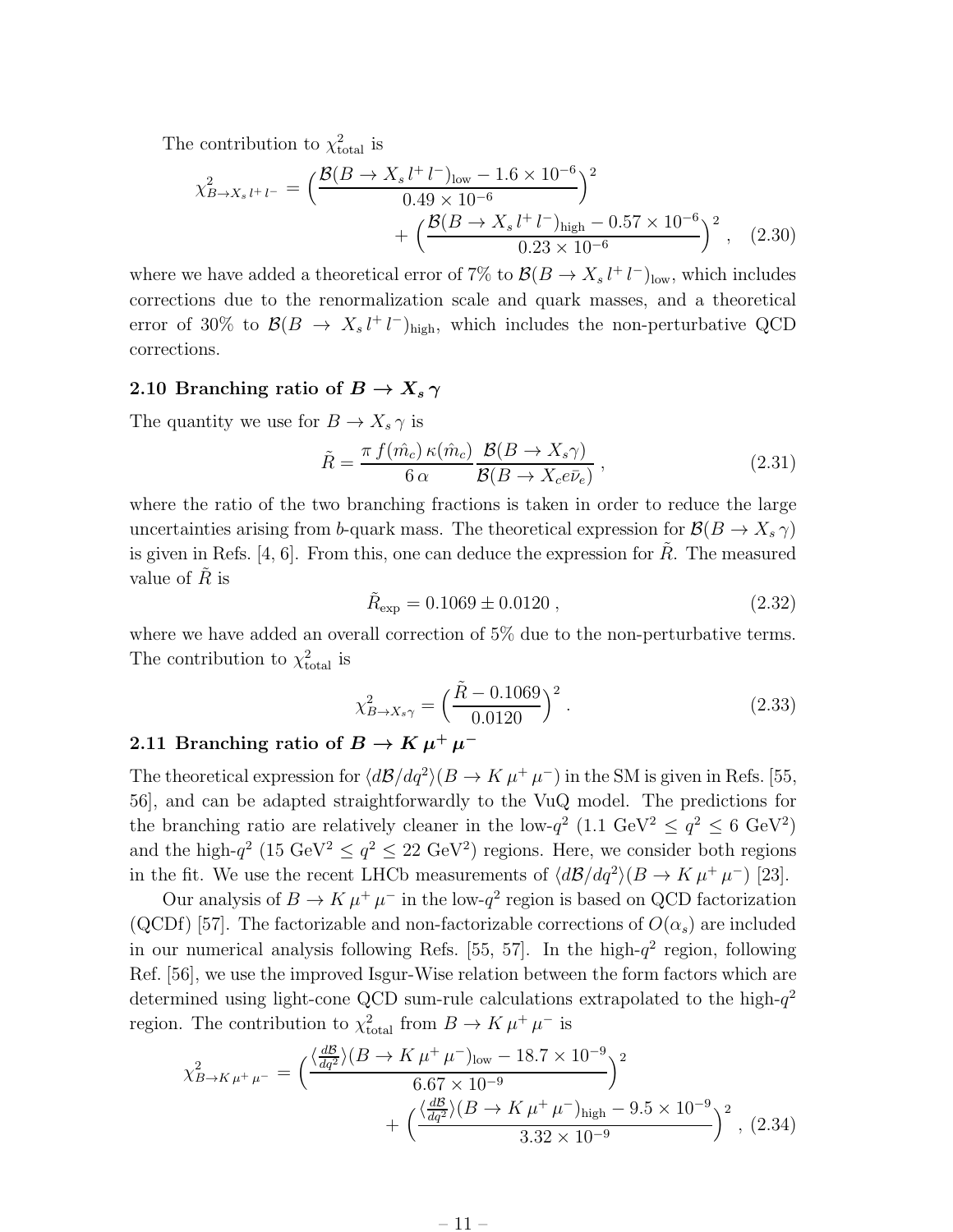where, following Refs. [55, 56], we have included a theoretical error of 30% in both low- and high- $q^2$  bins. This is due mainly to uncertainties in the  $B \to K$  form factors.

### 2.12 Constraints from  $B \to K^* \mu^+ \mu^-$

The recent LHCb measurements of new angular observables in  $B \to K^* \mu^+ \mu^-$  exhibit small tensions with the SM predictions [33, 58]. These tensions can be due to NP, but can also be attributed to underestimated hadronic power corrections, or can simply be a statistical fluctuation. In our analysis, we include all measured observables in  $B \to K^* \mu^+ \mu^-$  in the low- and high- $q^2$  regions. The experimental results for  $B \to K^* \mu^+ \mu^-$  decay are given in Table 2, and are taken from Refs. [32, 33].

The complete angular distribution for the decay  $B \to K^* \mu^+ \mu^-$  is described by four independent kinematic variables: the lepton-pair invariant mass squared  $q^2$ , two polar angles  $\theta_{\mu}$  and  $\theta_{K}$ , and the angle between the planes of the dimuon and  $K\pi$ decays,  $\phi$ . The differential decay distribution of  $B \to K^* \mu^+ \mu^-$  can be written as

$$
\frac{d^4\Gamma[B \to K^*(\to K\pi)\mu^+\mu^-]}{dq^2 \, d\cos\theta_l \, d\cos\theta_K \, d\phi} = \frac{9}{32\pi} J(q^2, \theta_l, \theta_K, \phi) \,. \tag{2.35}
$$

where the angular-dependent term can be written as

$$
J(q^2, \theta_l, \theta_K, \phi) = J_{1s} \sin^2 \theta_K + J_{1c} \cos^2 \theta_K + (J_{2s} \sin^2 \theta_K + J_{2c} \cos^2 \theta_K) \cos 2\theta_l
$$
  
+ 
$$
J_3 \sin^2 \theta_K \sin^2 \theta_l \cos 2\phi + J_4 \sin 2\theta_K \sin 2\theta_l \cos \phi
$$
  
+ 
$$
J_5 \sin 2\theta_K \sin \theta_l \cos \phi + (J_{6s} \sin^2 \theta_K + J_{6c} \cos^2 \theta_K) \cos \theta_l
$$
 (2.36)  
+ 
$$
J_7 \sin 2\theta_K \sin \theta_l \sin \phi + J_8 \sin 2\theta_K \sin 2\theta_l \sin \phi + J_9 \sin^2 \theta_K \sin^2 \theta_l \sin 2\phi.
$$

For massless leptons, the  $J_i$ 's depend on the six complex  $K^*$  spin amplitudes  $A_{\parallel}^{L,R}$  $_{\parallel}^{L,R},A_{\perp}^{L,R}$ and  $A_0^{L,R}$  $_{0}^{L,R}$ . For example,

$$
J_{1s} = \frac{3}{4} [ |A_{\perp}^{L}|^{2} + |A_{\parallel}^{L}|^{2} + |A_{\perp}^{R}|^{2} + |A_{\parallel}^{R}|^{2} ]. \qquad (2.37)
$$

For massive leptons, the additional amplitude  $A_t$  has to be introduced. In our analysis, the muon mass is included.

The analysis of  $B \to K^* \mu^+ \mu^-$  in the low- $q^2$  region is based on QCDf [57] and its quantum field-theoretical formulation, Soft-Collinear Effective Theory (SCET). In the limits of a heavy b quark and an energetic  $K^*$  meson [59, 60, 61], the form factors can be expanded in the small ratios  $\Lambda_{\rm QCD}/m_b$  and  $\Lambda_{\rm QCD}/E$ , where E is the energy of the  $K^*$  meson. At leading order in  $1/m_b$  and  $\alpha_s$ , the seven *a-priori* independent  $B \to K^*$  form factors reduce to two universal form factors  $\xi_{\perp,\parallel}$  [59, 60, 61, 62, 63]. The symmetry-breaking corrections of  $O(\alpha_s)$ , both factorizable and non-factorizable, are included in our numerical analysis following Ref. [57]. Regarding the  $\Lambda_{\rm QCD}/m_b$ corrections to the QCDf amplitudes, we do not have any means to calculate them in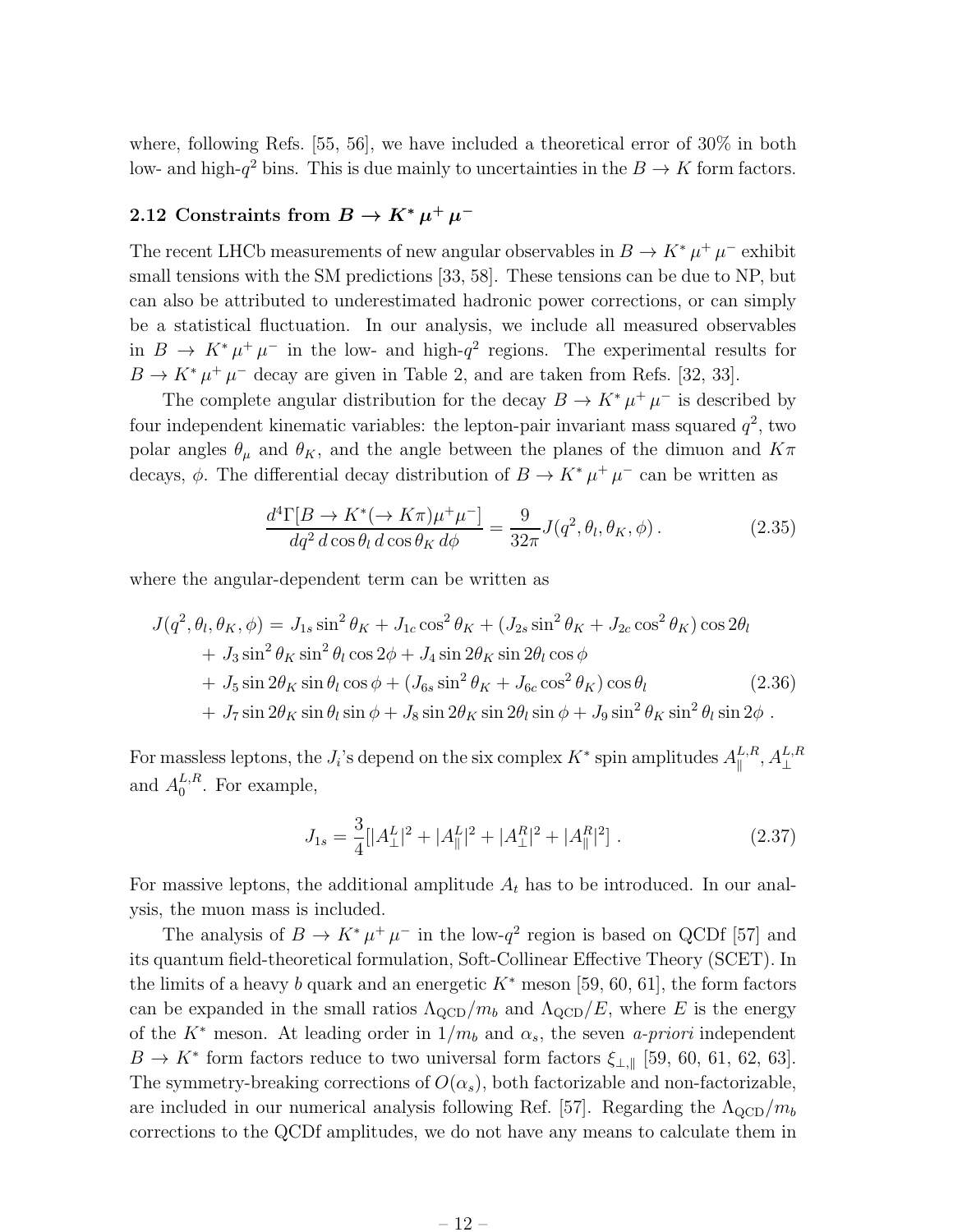general. These power corrections can only be estimated by combining QCDf/SCET results with a QCD sum rule approach, see Refs. [64, 65].

The analysis of  $B \to K^* \mu^+ \mu^-$  in the high- $q^2$  region is based on the heavy-quark effective theory framework by Grinstein and Pirjol [66]. It was shown in Refs. [66, 67] that an operator product expansion is applicable, which allows one to obtain the  $B \to K^* \mu^+ \mu^-$  matrix elements in a systematic expansion in  $\alpha_s$  and in  $\Lambda_{\rm QCD}/m_b$ . The leading  $\Lambda_{\text{QCD}}/m_b$  corrections are parametrically suppressed and contribute only at the few percent level. The improved Isgur-Wise relations between the form factors at leading order in  $1/m_b$  lead to simple expressions for the  $K^*$  spin amplitudes to leading order in  $1/m_b$  [68, 69, 70]. For the form factors in the high- $q^2$  region, we have used the recent lattice results [71, 72].

Of course, these theoretical predictions have errors associated with them [65, 68, 73, 74, 75, 76, 77. The main sources of uncertainties in the low- $q^2$  region, excluding uncertainties due to CKM matrix elements, are (i) the form factors, (ii) the unknown  $1/m_b$  subleading corrections, (iii) the quark masses, and (iv) the renormalization scale  $\mu_b$ . In the high- $q^2$  region, there is an additional subleading correction of  $O(1/m_b)$  to the improved Isgur-Wise form factor relations. For each  $B \to K^* \mu^+ \mu^-$  observable  $O_j$ , the theoretical error is incorporated in the fit by multiplying the theoretical result by  $(1 \pm X_j)$ , where  $X_j$  is the total theoretical error corresponding to the  $j^{\text{th}}$ observable and can be easily estimated using Table II of Ref. [73].

For  $B \to K^* \mu^+ \mu^-$ , we use the observables  $\langle d\mathcal{B}/dq^2 \rangle$ ,  $P_1$ ,  $P_2$ ,  $P'_4$ ,  $P'_5$ ,  $P'_6$ ,  $P'_8$ and  $F_L$  in the low- $q^2$  bins 0.1-2 GeV<sup>2</sup>, 2.0-4.3 GeV<sup>2</sup>, 4.3-8.68 GeV<sup>2</sup>, and the high $q^2$  bins 14.18-16 GeV<sup>2</sup> and 16-19 GeV<sup>2</sup>. The SM theoretical expressions for all observables in  $B \to K^* \mu^+ \mu^-$  in the low and high- $q^2$  regions are given in [75], and are straightforwardly adapted to the VuQ model by modifying the values of the Wilson coefficients as in Eq. (2.29). The theoretical predictions for all the  $B \to K^* \mu^+ \mu^$ observables are computed using the program **SuperIso**  $[49, 50]$ . For each bin, we compute the flavor observables and define the  $\chi^2$  as

$$
\chi_{B \to K^* \mu^+ \mu^-}^2 = \sum_{\text{bins}} \left[ \sum_{j \in (B \to K^* \mu^+ \mu^- \text{ obs.})} \left( \frac{O_j^{\text{exp}} - O_j^{\text{th}}}{\sigma_i} \right)^2 \right]
$$
(2.38)

### 2.13 Branching ratio of  $B^+ \to \pi^+ \mu^+ \mu^-$

The quark-level transition  $b \to d\mu^+ \mu^-$  gives rise to the inclusive semi-leptonic decay  $B_d^0 \to X_d \mu^+ \mu^-$ , to exclusive semi-leptonic decays such as  $B_d^0 \to \pi^0 \mu^+ \mu^-$ , and also to the purely leptonic decay  $B_d^0 \to \mu^+ \mu^-$ . However, so far, none of these decays have been observed. We only have an upper bound on their branching ratios [78, 79]. Recently, LHCb has observed the  $B^+ \to \pi^+ \mu^+ \mu^-$  decay with measured branching ratio of  $(2.3 \pm 0.6 \pm 0.1) \times 10^{-8}$  [24]. This is the first measurement of any decay channel induced by  $b \to d \mu^+ \mu^-$ .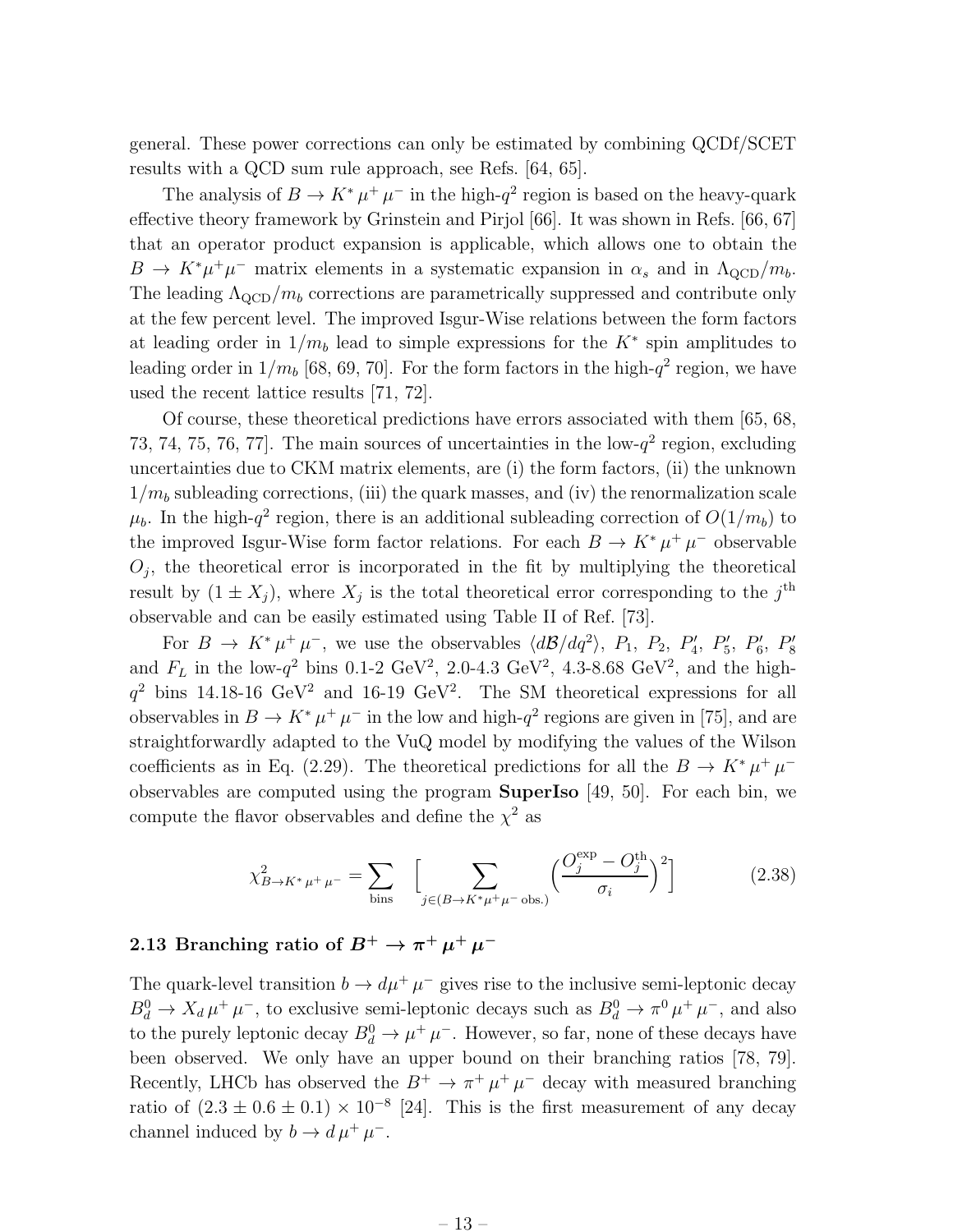The effective Hamiltonian for the process  $b \to d \mu^+ \mu^-$  and the modified Wilson coefficients in the VuQ model can be respectively obtained from Eqs. (2.28) and (2.29) by replacing s by d. The theoretical expression for  $\mathcal{B}(B^+ \to \pi^+ \mu^+ \mu^-)$  is given in Ref. [80]. The contribution to  $\chi^2_{\text{total}}$  is

$$
\chi_{B^+\to\pi^+\mu^+\mu^-}^2 = \left(\frac{\mathcal{B}(B^+\to\pi^+\mu^+\mu^-) - 2.3 \times 10^{-8}}{0.66 \times 10^{-8}}\right)^2, \tag{2.39}
$$

where, following Ref. [80], we have included a theoretical error of 10% in  $\mathcal{B}(B^+ \to$  $\pi^+ \mu^+ \mu^-$ ). This is due to uncertainties in the  $B^+ \to \pi^+$  form factors [81].

### 2.14 Branching ratio of  $B_q \to \mu^+ \, \mu^ (q=s,d)$

The branching ratio of  $B_q \to \mu^+ \mu^-$  in the VuQ model is given by

$$
\mathcal{B}(B_q \to \mu^+ \mu^-) = \frac{G_F^2 \alpha^2 M_{B_q} m_\mu^2 f_{bq}^2 \tau_{B_q}}{16\pi^3} |V_{tq} V_{tb}^*|^2 \sqrt{1 - 4(m_\mu^2 / M_{B_q}^2)} |C_{10}^{\text{tot},q}|^2 , \quad (2.40)
$$

where  $C_{10}^{\text{tot,s}}$  is defined in Eq. (2.29), and  $C_{10}^{\text{tot,d}}$  is given by

$$
C_{10}^{\text{tot,d}} = C_{10} + \frac{V_{t'd}V_{t'b}^*}{V_{td}V_{tb}^*}C_{10}^{t'}.
$$
\n(2.41)

In order to include  $\mathcal{B}(B_q \to \mu^+ \mu^-)$   $(q = s, d)$  in the fit, we define

$$
B_{\text{lepq}} = \frac{16\pi^3 \mathcal{B}(B_q \to \mu^+ \mu^-)}{G_F^2 \alpha^2 M_{B_q} m_\mu^2 f_{bq}^2 \tau_{B_q} \sqrt{1 - 4(m_\mu^2 / M_{B_q}^2)}}.
$$
(2.42)

Using the inputs given in Tables 1 and 3, we obtain

$$
B_{\text{leps,exp}} = 0.025 \pm 0.006 \quad , \qquad B_{\text{lepd,exp}} = 0.0048 \pm 0.0020 \quad . \tag{2.43}
$$

The contribution to  $\chi^2_{\text{total}}$  from  $\mathcal{B}(B_s^0 \to \mu^+ \mu^-)$  and  $\mathcal{B}(B_d^0 \to \mu^+ \mu^-)$  is then

$$
\chi_{B_q \to \mu^+\mu^-}^2 = \left(\frac{B_{\text{leps}} - 0.025}{0.006}\right)^2 + \left(\frac{B_{\text{lepd}} - 0.0048}{0.0020}\right)^2. \tag{2.44}
$$

#### 2.15 Branching ratio of  $B \to \tau \bar{\nu}$

The branching ratio of  $B\to\tau\,\bar\nu$  is given by

$$
\mathcal{B}(B \to \tau \bar{\nu}) = \frac{G_F^2 M_B m_\tau^2}{8\pi} \left(1 - \frac{m_\tau^2}{M_B^2}\right)^2 f_{bd}^2 |V_{ub}|^2 \tau_{B^{\pm}}.
$$
 (2.45)

In order to include  $\mathcal{B}(B \to \tau \bar{\nu})$  in the fit, we define

$$
B_{\text{Btau-mu}} = \frac{8\pi \mathcal{B}(B \to \tau \bar{\nu})}{G_F^2 M_B m_\tau^2 f_{bd}^2 \tau_B \sqrt{1 - m_\tau^2 / M_B^2}}.
$$
(2.46)

Using the inputs given in Tables 1 and 3, we obtain

$$
B_{\text{Btau-nu,exp}} = (1.779 \pm 0.352) \times 10^{-5}.
$$
 (2.47)

The contribution to  $\chi^2_{\text{total}}$  from  $\mathcal{B}(B \to \tau \bar{\nu})$  is then

$$
\chi_{B \to \tau \nu}^2 = \left(\frac{B_{\text{Btau-mu}} - 1.779 \times 10^{-5}}{0.352 \times 10^{-5}}\right)^2. \tag{2.48}
$$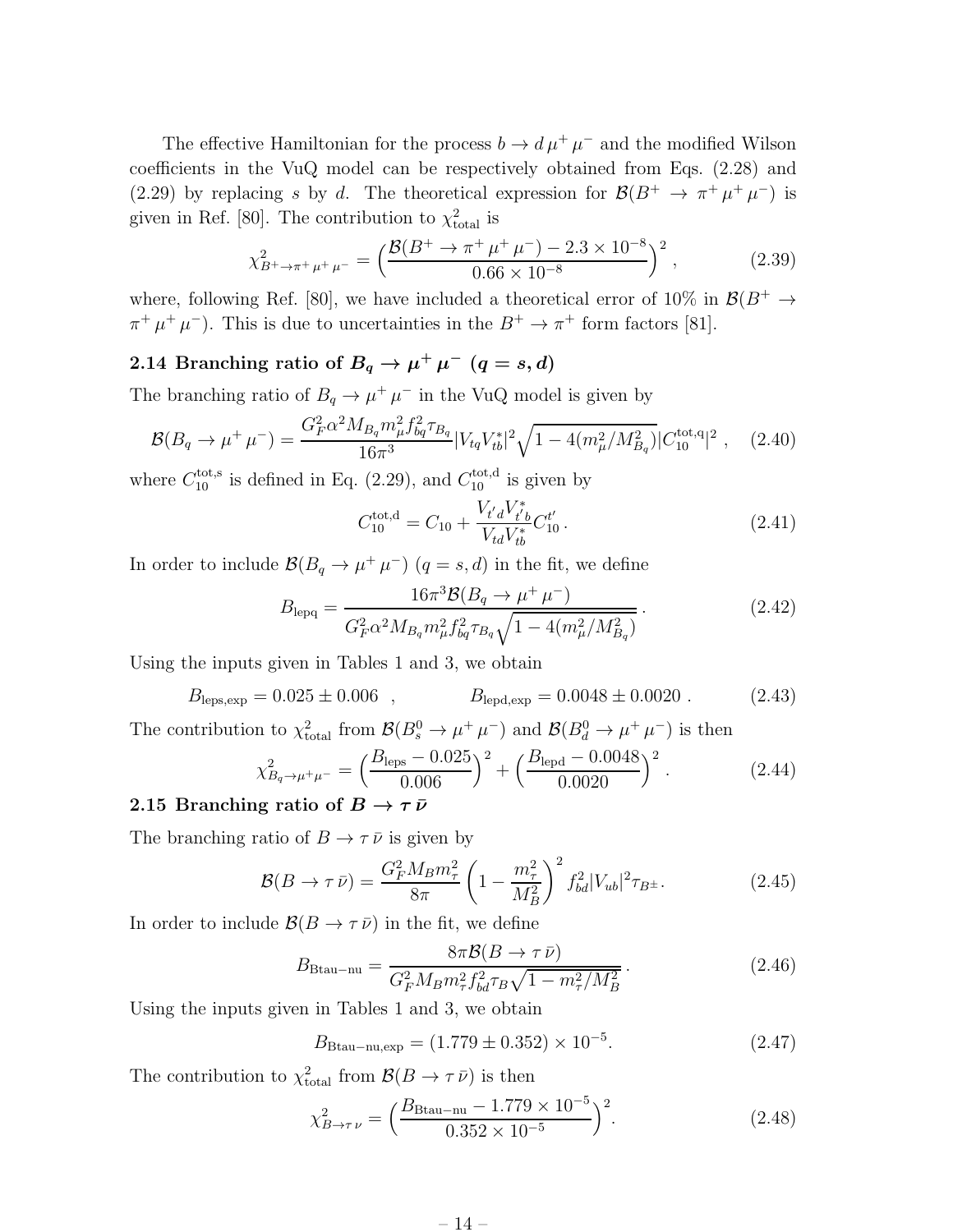### 2.16 Like-sign dimuon charge asymmetry  $A^b_{SL}$

The  $(CP\text{-violating})$  like-sign dimuon charge asymmetry in the B system is defined as

$$
A_{SL}^b \equiv \frac{N_b^{++} - N_b^{--}}{N_b^{++} + N_b^{--}} , \qquad (2.49)
$$

where  $N_h^{\pm\pm}$ <sup> $\pm \pm i$ </sup> is the number of events of  $b\bar{b} \to \mu^{\pm} \mu^{\pm} X$ . It can be written as

$$
A_{SL}^b = c_{SL}^d A_{SL}^d + c_{SL}^s A_{SL}^s ,\qquad (2.50)
$$

where  $A_{SL}^q = \text{Im}\left(\Gamma_{12}^{(q)}/M_{12}^{(q)}\right)$   $(q = s, d)$ , with  $c_{SL}^d = 0.594 \pm 0.022$  and  $c_{SL}^s = 0.406 \pm 0.022$ 0.022. The theoretical expression for  $A_{SL}^q$  in the presence of NP is given in Ref. [82].

 $A_{sl}^b$  has been measured by the DØ Collaboration. The measured value is  $(-4.96\pm)$  $1.53 \pm 0.72$ ) ×  $10^{-3}$  [29]. This deviates by  $2.7\sigma$  from the SM prediction of  $A_{SL}^{b}$  is  $(-2.44 \pm 0.42) \times 10^{-4}$ .

The quantities a, b and c appear in the theoretical expressions for  $A_{SL}^q$  [82]. In computing the contribution to  $\chi^2$  from  $A_{SL}^b$ , one must include the errors in these quantities, as well as those in  $c_{SL}^d$  and  $c_{SL}^s$ . To do so, we consider all of these as parameters and add a contribution to  $\chi^2_{\text{total}}$ . To be precise,

$$
\chi_{A_{SL}^b}^2 = \left(\frac{A_{SL}^b - (-4.96 \times 10^{-3})}{1.69 \times 10^{-3}}\right)^2 + \chi_c^2,\tag{2.51}
$$

where

$$
\chi_c^2 = \left(\frac{c_{SL}^d - 0.594}{0.022}\right)^2 + \left(\frac{c_{SL}^s - 0.406}{0.022}\right)^2 + \left(\frac{a - 10.5}{1.8}\right)^2 + \left(\frac{b - 0.2}{0.1}\right)^2 + \left(\frac{c - (-53.3)}{12}\right)^2.
$$
 (2.52)

#### 2.17 The oblique parameter S and T

The theoretical expressions for the oblique parameters  $S$  and  $T$  in the VuQ model are given in Ref. [14]. For these non-decoupling corrections we define

$$
\chi_{\text{Oblique}}^2 = \left(\frac{S - 0.0}{0.11}\right)^2 + \left(\frac{T - 0.02}{0.12}\right)^2. \tag{2.53}
$$

#### 3. Results of the fit

We first perform a  $\chi^2$  fit to obtain the Wolfenstein parameters of the standard CKM matrix. We then redo the fit, using the theoretical expressions of the VuQ model for the observables. We obtain values for the Wolfenstein parameters, as well as for the NP magnitudes P, Q and r and the NP phases  $\delta_{t'd}$  and  $\delta_{t's}$ . The results of both fits are presented in Table 4, for  $m_{t'} = 800 \text{ GeV}$  and 1200 GeV.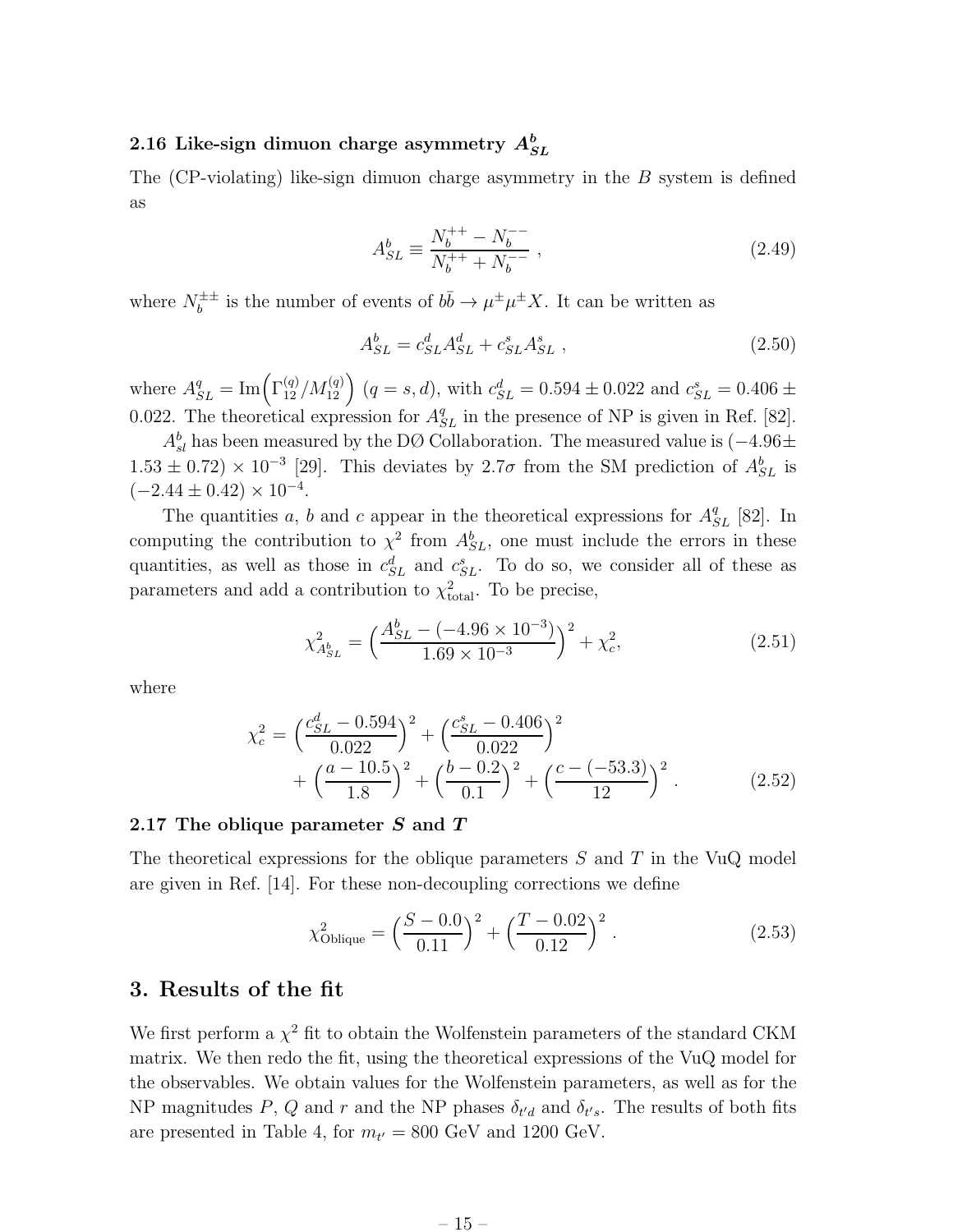| Parameter        | <b>SM</b>         | $m_{t'} = 800 \text{ GeV}$ | $m_{t'} = 1200 \text{ GeV}$ |
|------------------|-------------------|----------------------------|-----------------------------|
| $\lambda$        | $0.226 \pm 0.001$ | $0.226 \pm 0.001$          | $0.226 \pm 0.001$           |
| $\overline{A}$   | $0.780 \pm 0.015$ | $0.770 \pm 0.019$          | $0.769 \pm 0.019$           |
| $\overline{C}$   | $0.39 \pm 0.01$   | $0.44 \pm 0.02$            | $0.43 \pm 0.02$             |
| $\delta_{ub}$    | $1.21 \pm 0.08$   | $1.13 \pm 0.11$            | $1.15 \pm 0.09$             |
| $\overline{P}$   |                   | $0.40 \pm 0.26$            | $0.30 \pm 0.21$             |
| Q                |                   | $0.04 \pm 0.06$            | $0.03 \pm 0.05$             |
| $\boldsymbol{r}$ |                   | $0.45 \pm 0.25$            | $0.36 \pm 0.22$             |
| $\delta_{t'd}$   |                   | $0.55 \pm 0.45$            | $0.76 \pm 0.42$             |
| $\delta_{t's}$   |                   | $0.52 \pm 3.26$            | $0.96 \pm 1.21$             |
| d.o.f.           | 71.15/60          | 63.35/59                   | 63.60/59                    |

Table 4: The results of the fits to the parameters of the CKM matrix in the SM and in the VuQ model.

| Quantity              | <b>SM</b>                        | $m_{t'} = 800 \text{ GeV}$       | $m_{t'} = 1200 \text{ GeV}$      |
|-----------------------|----------------------------------|----------------------------------|----------------------------------|
| $ V_{ud} $            | $0.9745 \pm 0.0002$              | $0.9745 \pm 0.0002$              | $0.9745 \pm 0.0002$              |
| $ V_{us} $            | $0.226 \pm 0.001$                | $0.226 \pm 0.001$                | $0.226 \pm 0.001$                |
| $ V_{ub} $            | $(3.52 \pm 0.13) \times 10^{-3}$ | $(3.92 \pm 0.24) \times 10^{-3}$ | $(3.85 \pm 0.21) \times 10^{-3}$ |
| $ V_{cd} $            | $0.226 \pm 0.001$                | $0.226 \pm 0.001$                | $0.226 \pm 0.001$                |
| $ V_{cs} $            | $0.9745 \pm 0.0002$              | $0.9745 \pm 0.0002$              | $0.9745 \pm 0.0002$              |
| $\left V_{cb}\right $ | $0.040 \pm 0.001$                | $0.039 \pm 0.001$                | $0.039 \pm 0.001$                |
| $ V_{td} $            | $0.0084 \pm 0.0003$              | $0.0078 \pm 0.0005$              | $0.0080 \pm 0.0004$              |
| $ V_{ts} $            | $0.039 \pm 0.001$                | $0.039 \pm 0.001$                | $0.039 \pm 0.001$                |
| $ V_{tb} $            | T                                | $0.995 \pm 0.006$                | $0.997 \pm 0.004$                |
| $ V_{t'd} $           |                                  | $0.005 \pm 0.003$                | $0.003 \pm 0.002$                |
| $ V_{t's} $           |                                  | $0.002 \pm 0.003$                | $0.001 \pm 0.002$                |
| $ V_{t'b} $           |                                  | $0.101 \pm 0.056$                | $0.082 \pm 0.049$                |

Table 5: Magnitudes of the  $4 \times 3$  CKM matrix elements obtained from the fit.

From Table 4, it can be seen that the three-generation CKM parameters are not much affected by the addition of a vector isosinglet up-type quark  $t'$ . The allowed parameter space for C and  $\delta_{ub}$  expands a little as the constraints on  $|V_{ub}|$  coming from the unitarity of the  $3 \times 3$  CKM matrix are relaxed by the addition of the  $t'$ quark. The new real parameters,  $P$ ,  $Q$  and  $r$ , are consistent with zero. In addition, the vanishing of P and Q implies vanishing  $V_{t'd}$  and  $V_{t's}$ , respectively. In this case, the phases of these two elements have no significance.

The magnitudes of the elements of the  $4 \times 3$  CKM matrix, obtained using the fit values of Table 4, are given in Table 5. From this Table, we find that  $|V_{tb}| \geq 0.98$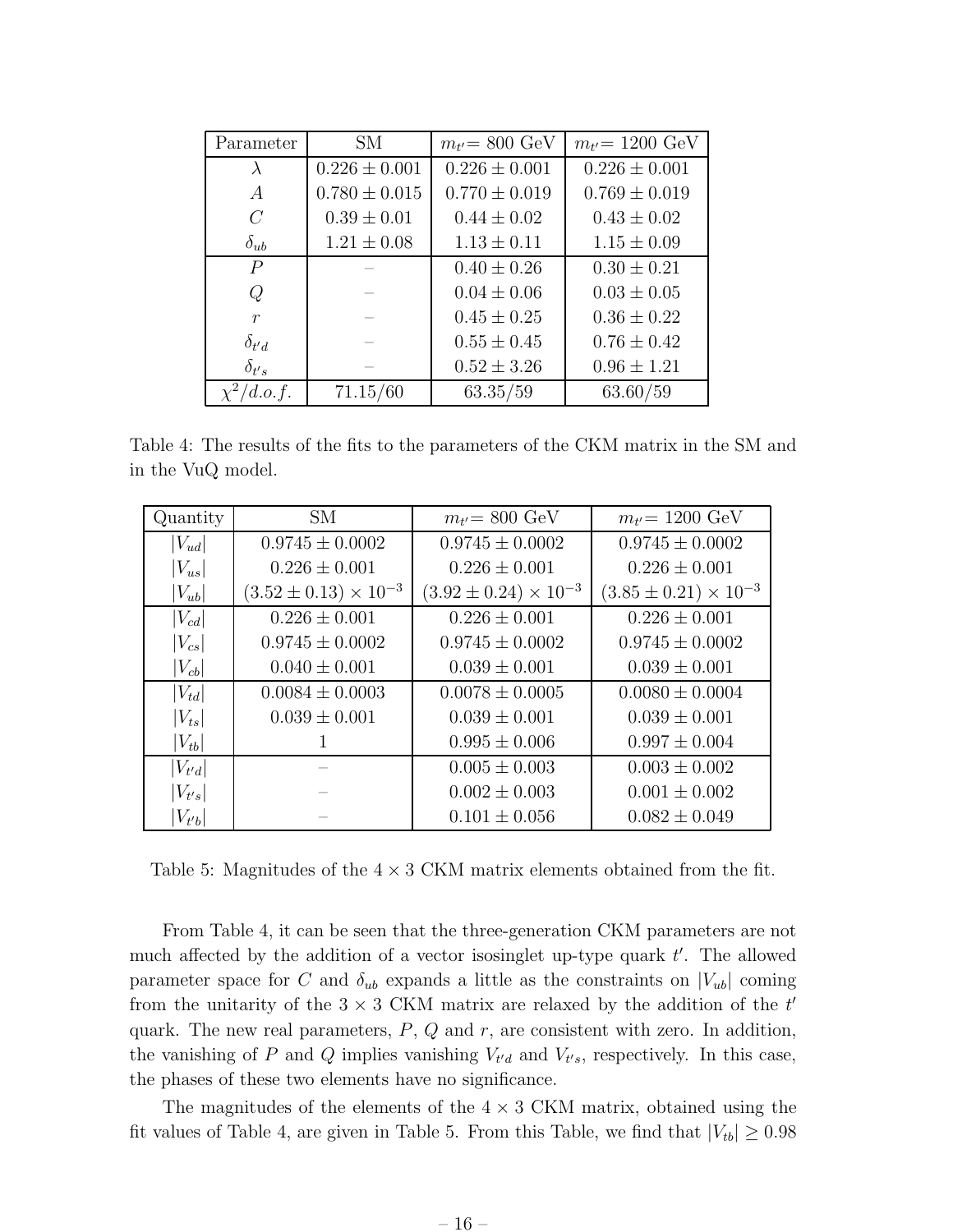| Quantity             | SM                               | $m_{t'} = 800 \text{ GeV}$       | $m_{t'} = 1200 \text{ GeV}$                 |
|----------------------|----------------------------------|----------------------------------|---------------------------------------------|
| $ V_{td}V_{th}^* $   | $0.0084 \pm 0.0003$              | $0.0077 \pm 0.0006$              | $0.0079 \pm 0.0004$                         |
| $ V_{ts}V_{tb}^* $   | $0.0391 \pm 0.0008$              | $0.0387 \pm 0.0011$              | $0.0386 \pm 0.001$                          |
| $ V_{td}V_{ts}^* $   | $(0.33 \pm 0.02) \times 10^{-3}$ | $(0.30 \pm 0.02) \times 10^{-3}$ | $(0.30 \pm 0.02) \times 10^{-3}$            |
| $ V_{t'd}V_{t'b}^* $ |                                  | $(0.47 \pm 0.40) \times 10^{-3}$ | $(0.28 \pm 0.26) \times 10^{-3}$            |
| $ V_{t's}V_{t'b}^* $ |                                  | $(0.19 \pm 0.32) \times 10^{-3}$ | $(0.12 \pm 0.20) \times \overline{10^{-3}}$ |
| $ V_{t'd}V_{t's}^* $ |                                  | $(0.09 \pm 0.15) \times 10^{-4}$ | $(0.05 \pm 0.09) \times 10^{-4}$            |

Table 6: In the VuQ model, combinations of CKM matrix elements that control mixing and decay in the  $B_d$ ,  $B_s$  and K sectors.

at  $3\sigma$ . Now, the direct measurement of  $|V_{tb}|$ , without assuming unitarity, has been performed using the single-top-quark production cross section. At the TeVatron one finds  $|V_{tb}| = 1.03 \pm 0.06$  [83, 84], while the LHC finds  $|V_{tb}| = 1.03 \pm 0.05$  [85, 86]. We therefore see that, although the present direct measurement of  $|V_{tb}|$  is consistent with the SM, a sizeable deviation from its SM value of 1 is not ruled out due to large experimental errors. On the other hand, we see that the constraints from present flavor-physics data do not allow such a sizeable deviation. We also find that the allowed values of all of the NP elements of the CKM matrix are consistent with zero. Furthermore, the  $3\sigma$  upper limits on these are  $|V_{t'd}| \leq 0.01$ ,  $|V_{t's}| \leq 0.01$  and  $|V_{t'b}| \leq 0.27$ , indicating that the mixing of t' quark with the other three quarks is constrained to be small.

The values of the magnitudes of the CKM factors that control mixing and decay in the  $B_d$ ,  $B_s$  and K sectors are given in Table 6. In the  $b \to s$  sector, the NP contribution is proportional to the CKM factor  $V_{t's}V_{t'b}^*$ . The corresponding CKM factor in the SM is  $V_{ts}V_{tb}^*$ . The fit indicates that  $|V_{t's}V_{t'b}^*| \ll |V_{ts}V_{tb}^*|$ . Thus, the NP contribution in the  $b \to s$  sector is tightly constrained in the VuQ model – large deviations from the SM predictions are not possible. This can be seen, for example, from the study of the  $B \to K^* \mu^+ \mu^-$  observable  $P'_5$  in the bin 4.3-8.68 GeV<sup>2</sup> (see Table 2). The disagreement between the experimental measurement of  $P'_{5}$  in this bin and its SM prediction is around the  $4\sigma$  level. In the SM fit, the  $\chi^2$  $P'_{5}$  contribution to the total  $\chi^2_{\rm min}$  is 16.73, reflecting the large discrepancy between measurement and prediction. In the VuQ fit, we find  $\chi^2$  $P'_{B} = 18.18$  for  $m_{t'} = 800$  GeV  $(\chi^2_{P})$  $\frac{2}{P_5'}=17.36$  for  $m_{t'} = 1200 \text{ GeV}$ , which shows no improvement over the SM.

The situation is almost the same in the  $b \to d$  and  $s \to d$  sectors. It can be seen from Table 6 that both  $|V_{t'd}V_{t'b}^*|/|V_{td}V_{tb}^*|$  and  $|V_{t'd}V_{t's}^*|/|V_{td}V_{ts}^*|$  are of  $\mathcal{O}(10^{-1})$ . Thus the NP contributions in these sectors from the VuQ model are also expected to be small.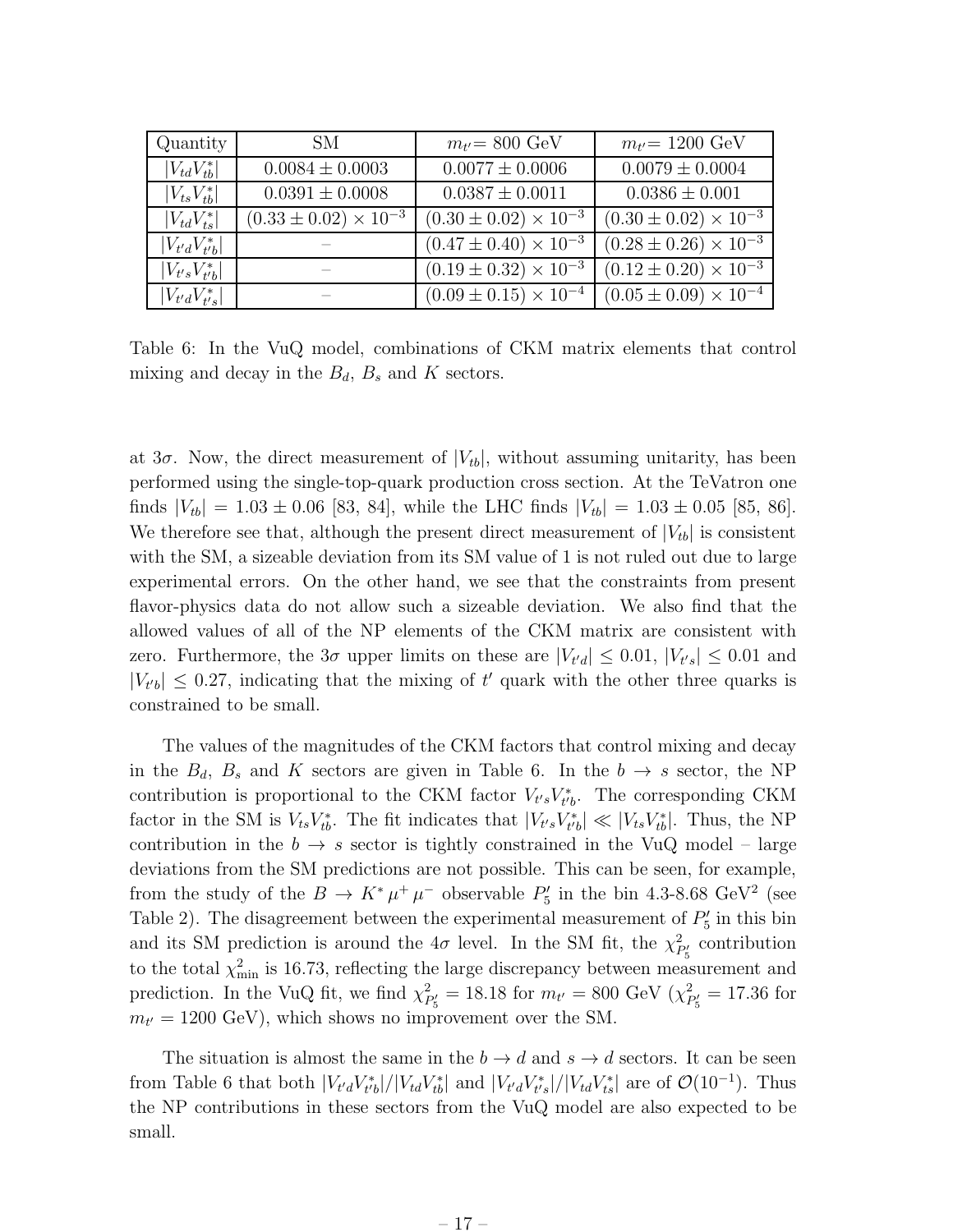|                                                           | Predictions                 |                                    |                                   |
|-----------------------------------------------------------|-----------------------------|------------------------------------|-----------------------------------|
| Observable                                                | SM-                         | $m_{t'} = 800 \text{ GeV}$         | $m_{t'} = 1200 \text{ GeV}$       |
| $\mathcal{B}(K_L \to \pi^0 \nu \bar{\nu}) \times 10^{11}$ | $2.48 \pm 0.29$             | $3.24 \pm 0.74$                    | $3.10 \pm 0.59$                   |
| $\mathcal{B}(B \to X_s \nu \bar{\nu}) \times 10^5$        | $2.16 \pm 0.23$             | $1.94 \pm 0.44$                    | $1.95 \pm 0.40$                   |
| $x_D$                                                     | Unknown                     | $\leq 0.08\%$ at $2\sigma$         | $\leq 0.03\%$ at $2\sigma$        |
| $\mathcal{B}(D \to \mu^+ \mu^-)$                          | $\approx 3 \times 10^{-13}$ | $(4.56 \pm 10.01) \times 10^{-13}$ | $(1.47 \pm 2.98) \times 10^{-13}$ |
| $\mathcal{B}(t \to uZ)$                                   | $\sim 10^{-17}$             | $(1.34 \pm 2.19) \times 10^{-7}$   | $(0.50 \pm 0.89) \times 10^{-7}$  |
| $\mathcal{B}(t \to cZ)$                                   | $\sim 10^{-14}$             | $(1.03 \pm 2.69) \times 10^{-7}$   | $(0.39 \pm 1.01) \times 10^{-7}$  |

Table 7: Predictions for observables in the VuQ model.

### 4. Predictions for other flavor-physics observables.

With the constraints found in the previous section for the NP CKM matrix elements, it is interesting to see whether any large deviations from the SM are possible in other flavor-physics observables. In this section, we provide predictions for some of the observables in the VuQ model. These are summarized in Table 7.

### 4.1 Branching fraction of  $K_L \rightarrow \pi^0 \, \nu \, \bar{\nu}$

In the SM, the decay  $K_L \to \pi^0 \nu \bar{\nu}$  is dominated by the short-distance loop diagrams with top-quark exchange, while the contributions due to the  $u$  and  $c$  quarks may be neglected. Thus, the t' quark in the loop may give a significant contribution. With the addition of the t', the branching fraction of  $K_L \to \pi^0 \nu \bar{\nu}$  can be written as [6, 7]

$$
\mathcal{B}(K_L \to \pi^0 \nu \bar{\nu}) = \kappa_L \left( \frac{\mathrm{Im}(V_{td} V_{ts}^*)}{\lambda^5} X(x_t) + \frac{\mathrm{Im}(V_{t'd} V_{t's}^*)}{\lambda^5} X(x_{t'}) \right)^2, \tag{4.1}
$$

with

.

$$
\kappa_L = \frac{r_{K_L}}{r_{K^+}} \frac{\tau(K_L)}{\tau(K^+)} \kappa_+ = (2.31 \pm 0.01) \times 10^{-10} \,. \tag{4.2}
$$

The function  $X(x)$   $(x \equiv m_{t,t'}^2/M_W^2)$ , relevant for the t and t' pieces, is given by

$$
X(x) = \eta_X X_0(x) , \qquad (4.3)
$$

where

$$
X_0(x) = \frac{x}{8} \left[ -\frac{2+x}{1-x} + \frac{3x-6}{(1-x)^2} \ln x \right] \,. \tag{4.4}
$$

Above,  $\eta_X$  is the NLO QCD correction; its value is estimated to be 0.994 [87].  $r_{K+}$ summarizes the isospin-breaking corrections in relating  $K^+ \to \pi^+ \nu \bar{\nu}$  to  $K^+ \to \pi^0 e^+ \nu$ , while  $r_{K_L}$  summarizes the isospin breaking corrections in relating  $K_L \to \pi^0 \nu \bar{\nu}$  to  $K^+ \to \pi^0 e^+ \nu$ .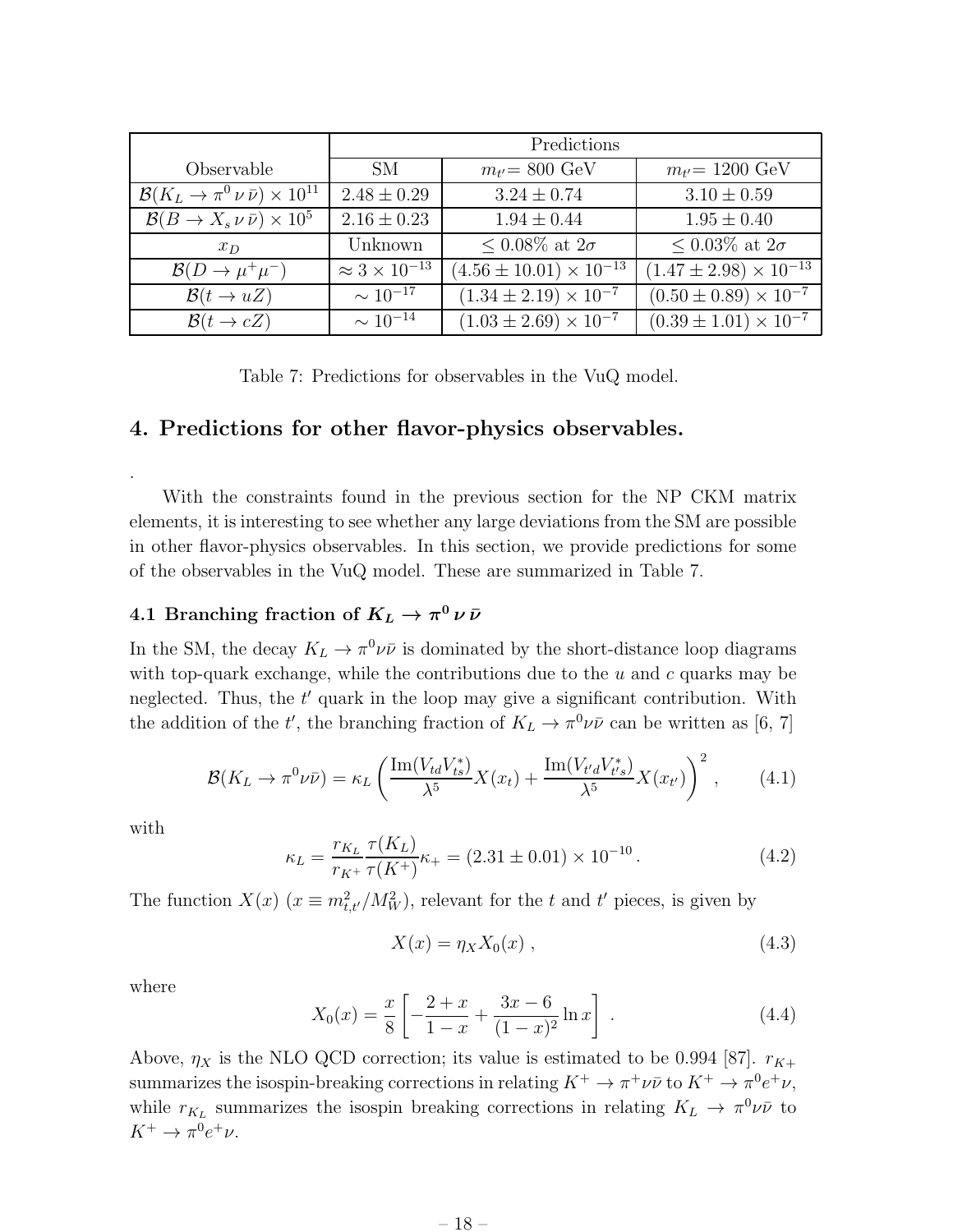$\mathcal{B}(K_L \to \pi^0 \nu \bar{\nu})$  is a purely CP-violating quantity, i.e., it vanishes if CP is conserved. Thus, it is sensitive to non-standard CP-violating phases. Within the SM, the branching ratio of  $K_L \to \pi^0 \nu \bar{\nu}$  can be predicted with very small uncertainties. It is given by [88, 89]

$$
\mathcal{B}(K_L \to \pi^0 \nu \bar{\nu}) = (2.48 \pm 0.29) \times 10^{-11}.
$$
 (4.5)

The main source of uncertainty in the branching ratio prediction is the imaginary part of  $V_{td}$ . Other theoretical uncertainties are less than 2\%. Experimentally, this decay has yet to be observed. The present upper bound on its branching ratio is  $2.6 \times 10^{-8}$  at 90% C.L. [90], which is about three orders of magniture above its SM prediction. Given the constraints on the  $4 \times 3$  CKM matrix, the VuQ calculation predicts  $\mathcal{B}(K_L \to \pi^0 \nu \bar{\nu}) = (3.24 \pm 0.74) \times 10^{-11}$  for  $m_{t'} = 800 \,\text{GeV}$  ((3.10  $\pm$  0.59) ×  $10^{-11}$  for  $m_{t'} = 1200$  GeV). At  $2\sigma$ ,  $\mathcal{B}(K_L \to \pi^0 \nu \bar{\nu}) \leq 4.72 \times 10^{-11}$ , indicating that a large enhancement in the branching ratio is not allowed.

#### 4.2 The branching fraction of  $B \to X_s \nu \bar{\nu}$

In the SM, the decay  $B \to X_s \nu \bar{\nu}$  is dominated by the  $Z^0$  penguin and box diagrams involving top-quark exchange, and is theoretically clean. Therefore, we expect that any additional contributions due to a  $t'$  in the loop will be easily identifiable. The branching fraction for  $B \to X_s \nu\bar{\nu}$  in the presence of a  $t'$  quark is given by [6]

$$
\mathcal{B}(B \to X_s \nu \bar{\nu}) = \frac{\alpha^2 \bar{\eta} \mathcal{B}(B \to X_c e \bar{\nu})}{2\pi^2 \sin^4 \theta_W |V_{cb}|^2 f(\hat{m}_c) \kappa(\hat{m}_c)} \Big| V_{tb}^* V_{ts} X_0(x_t) \Big|^2 \Big| 1 + \frac{V_{t'b}^* V_{t's}}{V_{tb}^* V_{ts}} \frac{X_0(x_{t'})}{X_0(x_t)} \Big|^2. \tag{4.6}
$$

The factor  $\bar{\eta} \approx 0.83$  represents the QCD correction to the matrix element of the  $b \to$ sv $\bar{\nu}$  transition due to virtual and bremsstrahlung contributions,  $f(\hat{m}_c)$  is the phasespace factor in  $\mathcal{B}(B \to X_c e\bar{\nu})$ , and  $\kappa(\hat{m}_c)$  is the 1-loop QCD correction factor. The SM prediction for  $\mathcal{B}(B \to X_s \nu \bar{\nu})$  is  $(2.16 \pm 0.23) \times 10^{-5}$ , while in the VuQ model this value changes slightly to  $(1.94 \pm 0.44) \times 10^{-5}$  for  $m_{t'} = 800 \,\text{GeV}$   $((1.95 \pm 0.40) \times 10^{-5}$  for  $m_{t'} = 1200 \,\text{GeV}$ ). Hence a large enhancement of the branching fraction of  $B \to X_s \nu \bar{\nu}$ is not allowed.

### $4.3 \,\, D^0\text{-}\bar D^0 \,\, \text{mixing}$

Within the SM,  $D^0$ - $\bar{D}^0$  mixing occurs at loop level and involves the lighter quarks d, s and b. This implies a strong Glashow-Iliopoulos-Maiani (GIM) cancellation, and hence a small SD contribution. Furthermore, the b-quark contribution is highly suppressed,  $O(\lambda^8)$ , so that the mixing is dominated by the d- and s-quark contributions. There are, therefore, large LD contributions to  $D^0$ - $\bar{D}^0$  mixing, and indeed they dominate over the SD contributions. The present measurement of the  $D^0$ - $\bar{D}^0$ mixing parameter  $x_D$  is

$$
x_D \equiv \frac{\Delta M_D}{\Gamma_D} = (0.8 \pm 0.1)\% \,. \tag{4.7}
$$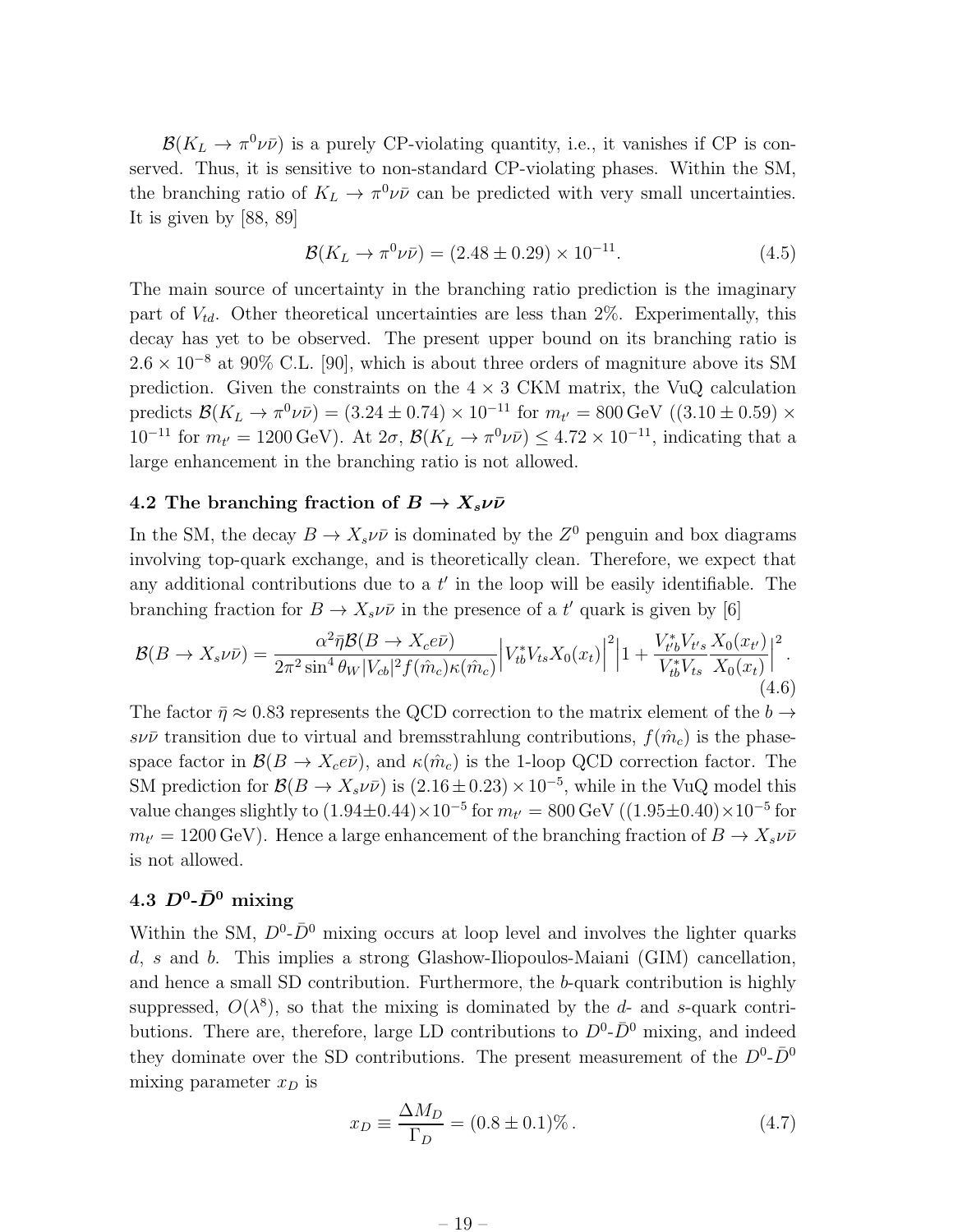This is much larger than the short-distance SM prediction. Still, in order to determine if the SM can explain this value of  $x_D$ , one must have an accurate estimate of the LD contribution. Unfortunately, this is not available at present.

As noted in the introduction, the mixing of the  $t'_{L}$  with  $\{u_{L}, c_{L}, t_{L}\}$  will induce tree-level Z-mediated FCNC's among the SM quarks. Thus, in the VuQ model,  $D^0$ - $\bar{D}^0$  mixing occurs at tree level. It may therefore provide a much larger contribution than that of the (short-distance) SM. Neglecting the SM contributions, in the VuQ model  $D^0$ - $\bar{D}^0$  mixing is given by [91]

$$
x_d = \frac{G_F |U_{uc}|^2 f_D^2 M_D B_D r(m_c, M_Z)}{3\sqrt{2}\Gamma_D} , \qquad (4.8)
$$

where  $|U_{uc}| = V_{u4}V_{c4}^*$  is the Z-u-c flavor-changing coupling, and  $r(m_c, M_Z) = 0.778$  is the renormalization-group factor. Using  $f_D = 209.2 \pm 3.3$  MeV [41],  $B_D = 1.18 \pm 0.07$ [92] and  $\bar{\tau}_D = 0.4101$  ps [31], we find that, given the constraints on  $V_{u4}V_{c4}^*$ , in the VuQ model,  $x_D = (0.016 \pm 0.034)\%$  for  $m_{t'} = 800 \,\text{GeV}$  ( $(0.005 \pm 0.010)\%$  for  $m_{t'} =$ 1200 GeV). Thus at  $2\sigma$ ,  $x_D \leq 0.08\%$ . We therefore see that the SD contribution in the VuQ model falls far below the observed value of  $D^0$ - $\bar{D}^0$  mixing.

### 4.4 Branching fraction of  $D^0 \to \mu^+\mu^-$

Unlike  $D^0$ - $\bar{D}^0$  mixing, the SM prediction for the branching fraction of  $D^0 \to \mu^+ \mu^$ can be estimated fairly accurately, even after including the LD contribution. The SM prediction for the  $D^0 \to \mu^+\mu^-$  branching ratio is  $\approx 3 \times 10^{-13}$ , hence highly suppressed. Thus,  $D^0 \to \mu^+\mu^-$  has the potential for large NP contributions. At present, we only have an experimental upper bound on the branching ratio:  $\mathcal{B}(D^0 \to$  $\mu^+\mu^-$ )  $\leq 7.6 \times 10^{-9}$  at 95% C.L. [93], which is several orders of magnitude larger than the SM prediction.

Within the VuQ model,  $D^0 \to \mu^+\mu^-$  occurs at tree level due to Z-mediated FCNC's. Neglecting the SM contribution, the branching ratio in the VuQ model is given by [91]

$$
\mathcal{B}(D^0 \to \mu^+ \mu^-) = \frac{G_F m_\mu^2 f_D^2 M_D}{32\pi \Gamma_D} \sqrt{1 - \frac{4m_\mu^2}{m_D^2}} |U_{uc}|^2 \ . \tag{4.9}
$$

For  $m_{t'} = 800 \,\text{GeV}, \,\mathcal{B}(D^0 \to \mu^+ \mu^-) = (4.56 \pm 10.01) \times 10^{-13} \,\, ((1.47 \pm 2.98) \times 10^{-13}$ for  $m_{t'} = 1200 \,\text{GeV}$ ). Thus, at  $2\sigma$ ,  $\mathcal{B}(D^0 \to \mu^+\mu^-) \leq 2.46 \times 10^{-12}$ . We therefore observe that the branching ratio of  $D^0 \to \mu^+\mu^-$  can be enhanced by an order of magnitude above its SM value, but this is still far below the present detection level.

### 4.5 Branching fraction of  $t \to qZ$   $(q = c, u)$

Within the SM, the branching ratios of the FCNC top decays  $t \to uZ$  and  $t \to cZ$  are  $\sim 10^{-17}$  and  $\sim 10^{-14}$ , respectively [94, 95]. The present upper bound on  $\mathcal{B}(t \to qZ)$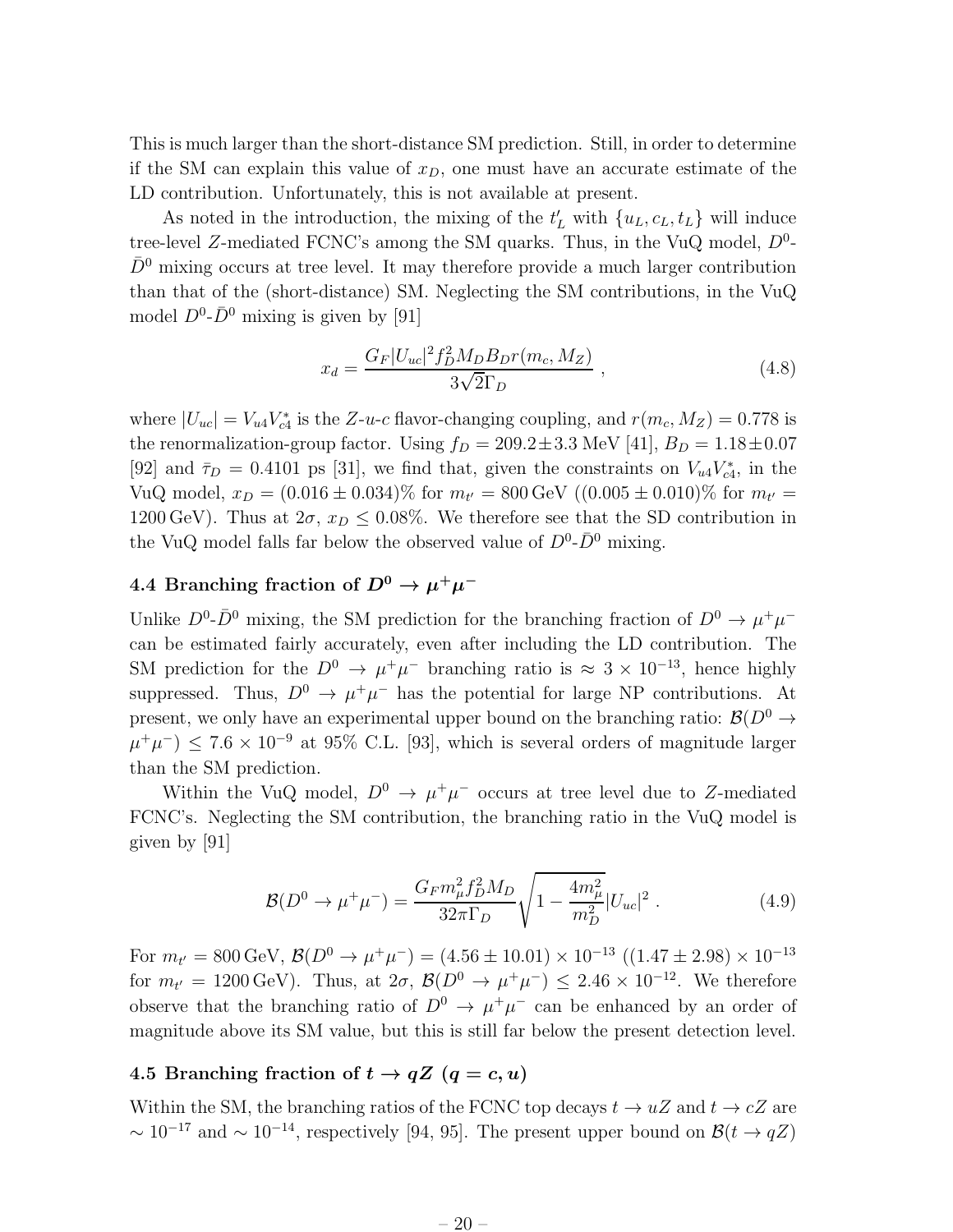is 0.21% at 95% C.L. [96]. The discovery potential of  $\mathcal{B}(t \to qZ)$  is ~ 10<sup>-4</sup>-10<sup>-5</sup> at ATLAS and CMS. The SM value of  $\mathcal{B}(t \to qZ)$  is thus far below the detection level for these decays. This implies that these decays can only be observed if NP enhances their branching ratios by many orders of magnitude above their SM values.

This may be possible within the VuQ model, as here, due to Z-mediated FCNC's, these decays occur at tree level. Neglecting the SM contribution, the decay rate for  $t \rightarrow qZ$  is given by [95]

$$
\Gamma(t \to qZ) = \frac{\alpha}{32\sin^2 \theta_W \cos^2 \theta_W} |U_{qt}|^2 \frac{m_t^3}{M_Z^2} \Big[ 1 - \frac{M_Z^2}{m_t^2} \Big]^2 \Big[ 1 + 2 \frac{M_Z^2}{m_t^2} \Big],\tag{4.10}
$$

where  $m_t = 173.2 \pm 0.9$  GeV [97] and  $|U_{qt}| = V_{q4}V_{t4}^*$ . As  $V_{tb}$  in this model is close to unity, we can approximate the top width by  $\Gamma(t \to bW^+)$ , which at leading order is given by

$$
\Gamma(t \to bW^+) = \frac{\alpha}{16 \sin^2 \theta_W} |V_{tb}|^2 \frac{m_t^3}{M_W^2} \left[1 - 3 \frac{M_W^4}{m_t^4} + 2 \frac{M_W^6}{m_t^6}\right].
$$
 (4.11)

The branching ratio of  $t \to qZ$  is therefore given by

$$
\mathcal{B}(t \to qZ) = (0.463 \pm 0.001) \frac{|U_{qt}|^2}{|V_{tb}|^2}.
$$
\n(4.12)

Using the values of parameters given in Table 4, we obtain  $|U_{ut}| = (0.53 \pm 0.43) \times 10^{-3}$  $((0.33\pm0.29)\times10^{-3})$  and  $|U_{ct}| = (0.47\pm0.61)\times10^{-3} ((0.29\pm0.37)\times10^{-3})$  for  $m_{t'} = 800$ GeV (1200 GeV). This leads to  $\mathcal{B}(t \to uZ) = (1.34 \pm 2.19) \times 10^{-7} ((0.50 \pm 0.89) \times 10^{-7})$ and  $\mathcal{B}(t \to cZ) = (1.03 \pm 2.69) \times 10^{-7} ((0.39 \pm 1.01) \times 10^{-7})$  for  $m_{t'} = 800 \text{ GeV}$ (1200 GeV). Therefore, the FCNC branching ratios can indeed be enhanced by many orders of magnitude above their SM values. However, they are still two orders of magnitude below the present detection level for these decays.

#### 5. Conclusions

In this paper we consider the VuQ model, in which a vector isosinglet up-type quark t ′ is added to the standard model (SM). In the VuQ model, the full CKM quark mixing matrix is  $4 \times 3$ , and is parametrized by four SM and five new-physics (NP) parameters. The NP parameters include three magnitudes and two (CP-violating) phases. We perform a fit using flavor-physics data to constrain all CKM parameters. The purpose is to determine whether there are any indications of NP, such as the non-unitarity of the  $3 \times 3$  SM CKM matrix, or, equivalently, nonzero values for some of the NP parameters. And even if there is no evidence of NP, we would like to ascertain whether sizeable NP effects are still possible in other flavor-physics observables, while being consistent with the constraints found in the fit.

The fit involves 68 flavor-physics observables. No evidence for NP is found: the values of the three NP magnitudes are consistent with zero, in which case the two NP phases have no significance. Specific results include the following: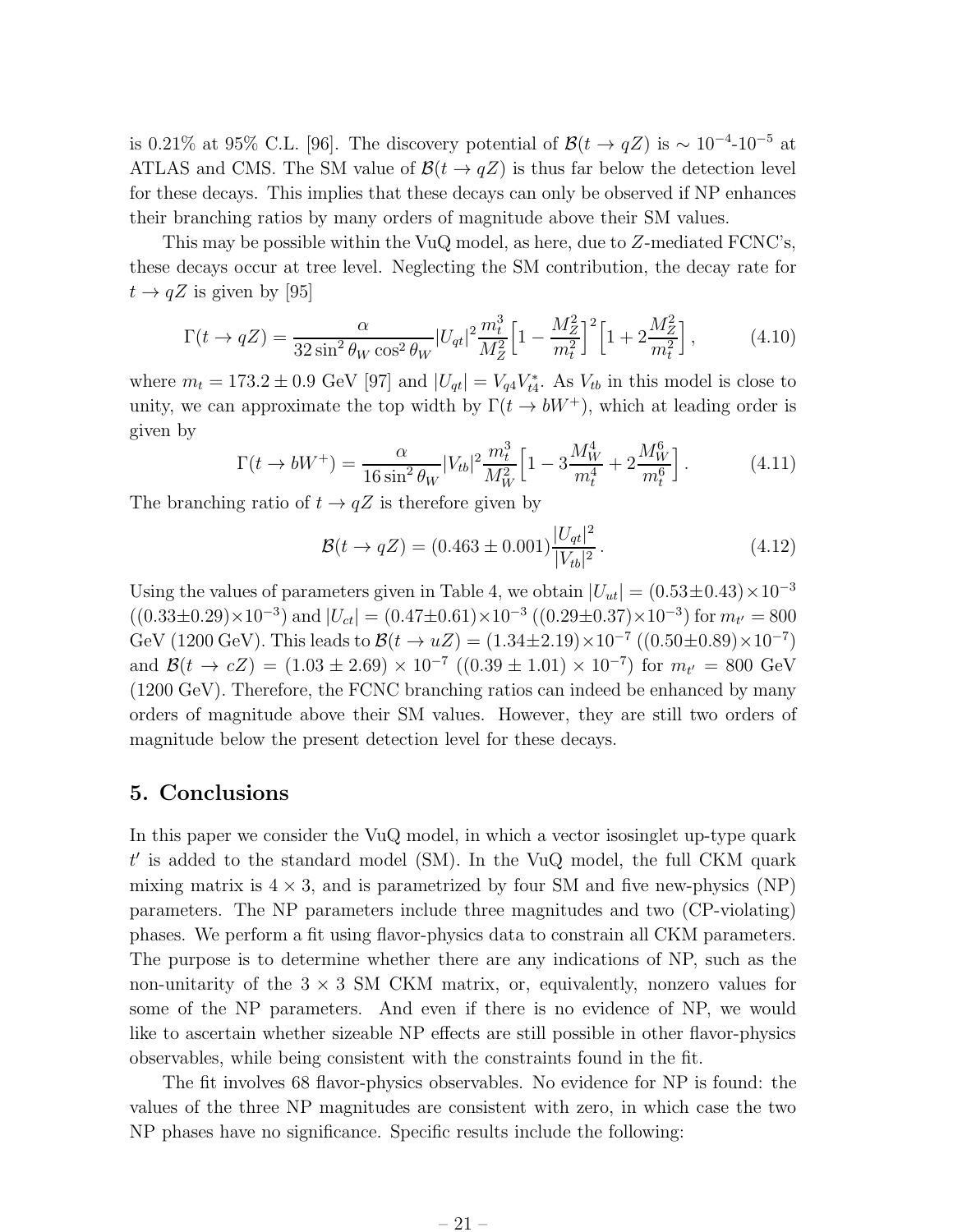- The deviations of the CKM matrix elements  $V_{ts}$  and  $V_{td}$  from their SM prediction are small.
- At  $3\sigma$ ,  $|V_{tb}| \geq 0.98$ . Any large deviation of  $|V_{tb}|$  from unity is therefore not possible in the VuQ model.
- The  $3\sigma$  upper limits on the new elements of the VuQ CKM matrix are:  $|V_{t'd}| \le$ 0.01,  $|V_{t's}| \leq 0.01$  and  $|V_{t'b}| \leq 0.27$ , indicating that the mixing of  $t'$  quark with the other three quarks is constrained to be small.

Turning to possible NP effects in the VuQ model, we find that any NP contributions to  $b \to s$ ,  $b \to d$  and  $s \to d$  transitions are tightly constrained. We also find,

- A large enhancement of SD contribution to  $x_d$  (i.e.,  $D^0$ - $\bar{D}^0$  mixing) is not allowed.
- The branching ratio of  $D^0 \to \mu^+\mu^-$  can be enhanced by an order of magnitude above its SM value, but this is still far below the present detection level.
- The branching ratios of the flavor-changing decays  $t \to qZ$   $(q = c, u)$  can be enhanced by many orders of magnitude. However, they are still two orders of magnitude below the present detection level.

In summary, current flavor data puts extremely stringent constraints on the VuQ model. There are no hints of NP in the CKM matrix. Furthermore, the fit to the data indicates that any VuQ contributions to loop-level flavor-changing  $b \to s$ ,  $b \to d$ and  $s \to d$  transitions are very small. There can be significant enhancements of the branching ratios of  $t \to uZ$  and  $t \to cZ$  decays, but these are still below detection levels.

Acknowledgments: DK would like to thank Farvah Mahmoudi, J. Virto and Sanjeev Kumar for help in the numerical analysis related to  $B \to K^* \mu^+ \mu^-$ . The work of AKA and SB is supported by CSIR, Government of India, grant no: 03(1255)/12/EMR-II. The work of DL was financially supported by NSERC of Canada.

### References

- [1] S. Chatrchyan et al. [CMS Collaboration], Combined search for the quarks of a sequential fourth generation, Phys. Rev. D  $86$ , 112003 (2012) [arXiv:1209.1062 [hep-ex]].
- [2] CMS Collaboration [CMS Collaboration], Search for a vector-like bottom quark partner in same sign di-lepton final states, CMS-PAS-B2G-12-020.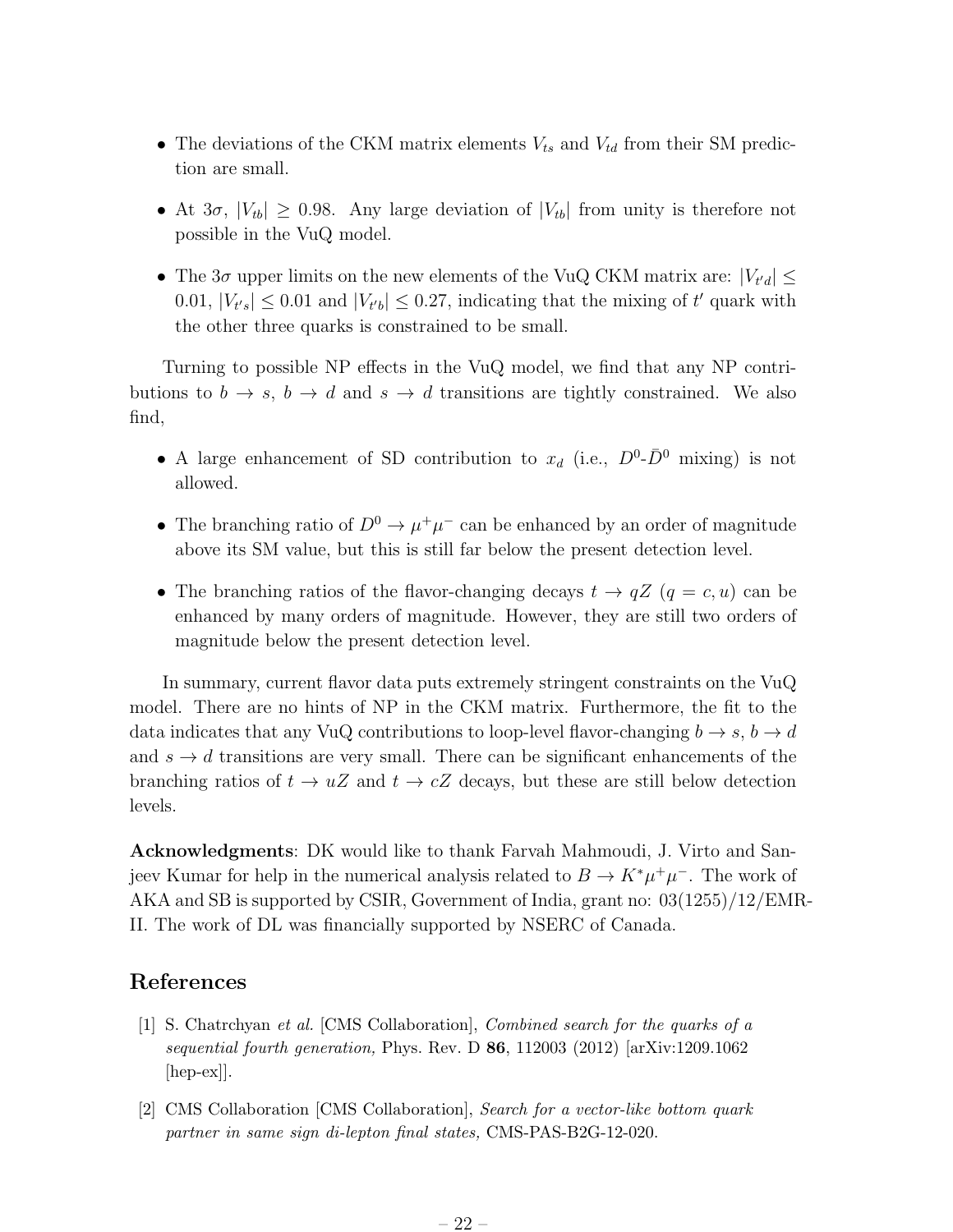- [3] S. Chatrchyan et al. [CMS Collaboration], Inclusive search for a vector-like T quark with charge  $\frac{2}{3}$  in pp collisions at  $\sqrt{s} = 8$  TeV, Phys. Lett. B **729**, 149 (2014) [arXiv:1311.7667 [hep-ex]].
- [4] A. K. Alok, A. Dighe and D. London, Constraints on the Four-Generation Quark Mixing Matrix from a Fit to Flavor-Physics Data, Phys. Rev. D 83, 073008 (2011) [arXiv:1011.2634 [hep-ph]]. Other papers whose subjects are similar to the above reference can be found in Refs. [5, 6, 7, 8, 9].
- [5] A. Soni, A. K. Alok, A. Giri, R. Mohanta and S. Nandi, The Fourth family: A Natural explanation for the observed pattern of anomalies in  $B^-$  CP asymmetries, Phys. Lett. B 683, 302 (2010) [arXiv:0807.1971 [hep-ph]].
- [6] A. Soni, A. K. Alok, A. Giri, R. Mohanta and S. Nandi, SM with four generations: Selected implications for rare B and K decays, Phys. Rev. D 82, 033009 (2010) [arXiv:1002.0595 [hep-ph]].
- [7] A. J. Buras, B. Duling, T. Feldmann, T. Heidsieck, C. Promberger and S. Recksiegel, Patterns of Flavour Violation in the Presence of a Fourth Generation of Quarks and Leptons, JHEP 1009 (2010) 106 [arXiv:1002.2126 [hep-ph]].
- [8] S. Nandi and A. Soni, Constraining the mixing matrix for Standard Model with four generations: time dependent and semi-leptonic CP asymmetries in  $B_d^0$ ,  $B_s$  and  $D^0$ , Phys. Rev. D 83, 114510 (2011) [arXiv:1011.6091 [hep-ph]].
- [9] W. S. Hou, M. Kohda and F. Xu, *Measuring the Fourth Generation*  $b \rightarrow s$ Quadrangle at the LHC, Phys. Rev. D 84, 094027 (2011)  $[\text{arXiv:1107.2343 }$  [hep-ph]].
- [10] A. K. Alok, S. Banerjee, D. Kumar and S. U. Sankar, Constraining quark mixing matrix in isosinglet vector-like down quark model from a fit to flavor-physics data, arXiv:1402.1023 [hep-ph]. Other papers whose subjects are similar to the above reference can be found in Refs. [11, 12, 13].
- [11] G. Barenboim, F. J. Botella and O. Vives, Constraining models with vector-like fermions from FCNC in K and B physics, Nucl. Phys. B  $613$ , 285 (2001) [arXiv:hep-ph/0105306].
- [12] D. Hawkins and D. Silverman, Isosinglet down quark mixing and CP violation experiments, Phys. Rev. D 66, 016008 (2002) [hep-ph/0205011].
- [13] A. K. Alok and S. Gangal,  $b \rightarrow s$  Decays in a model with Z-mediated flavor changing neutral current, Phys. Rev. D 86, 114009 (2012) [arXiv:1209.1987 [hep-ph]].
- [14] J. A. Aguilar-Saavedra, Effects of mixing with quark singlets, Phys. Rev. D 67, 035003 (2003) [Erratum-ibid. D 69, 099901 (2004)] [hep-ph/0210112],
- [15] F. J. Botella, G. C. Branco and M. Nebot, The Hunt for New Physics in the Flavour Sector with up vector-like quarks,  $\alpha$ Xiv:1207.4440 [hep-ph].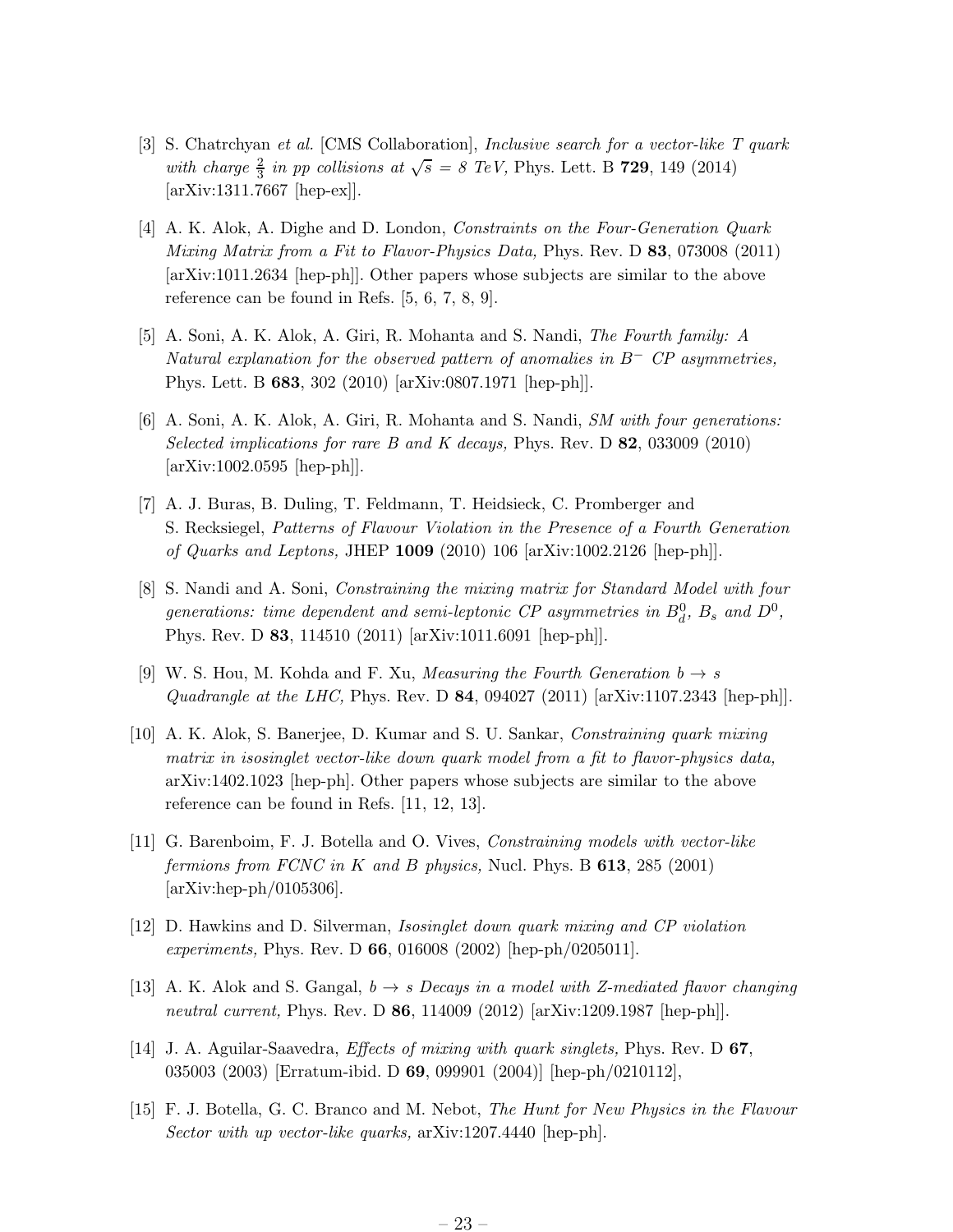- [16] C. S. Kim and A. S. Dighe, Tree FCNC and non-unitarity of CKM matrix, Int. J. Mod. Phys. E 16, 1445 (2007) [arXiv:0710.1681 [hep-ph]].
- [17] A. K. Alok, A. Dighe and S. Ray, CP asymmetry in the decays  $B \to (X(s), X(d))$  $mu+mu$ - with four generations, Phys. Rev. D 79, 034017 (2009) [arXiv:0811.1186 [hep-ph]].
- [18] W. -S. Hou, A. Soni and H. Steger, *Effects of a Fourth Family on*  $b \rightarrow s\gamma$  and a Useful Parametrization of Quark Mixing for Rare B Decays, Phys. Lett. B 192, 441 (1987).
- [19] S. Nandi and A. Soni, Constraining the mixing matrix for Standard Model with four generations: time dependent and semi-leptonic CP asymmetries in  $B_d^0$ ,  $B_s^0$  and  $D^0$ , Phys. Rev. D 83, 114510 (2011) [arXiv:1011.6091 [hep-ph]].
- [20] L. Wolfenstein, Parametrization Of The Kobayashi-Maskawa Matrix, Phys. Rev. Lett. 51, 1945 (1983).
- [21] Y. Amhis et al. [Heavy Flavor Averaging Group Collaboration], Averages of B-Hadron, C-Hadron, and tau-lepton properties as of early 2012, arXiv:1207.1158 [hep-ex].
- [22] J. P. Lees et al. [BaBar Collaboration], Measurement of the B→Xsl+l- branching fraction and search for direct CP violation from a sum of exclusive final states, Phys. Rev. Lett. 112, 211802 (2014) [arXiv:1312.5364 [hep-ex]].
- [23] R. Aaij et al. [LHCb Collaboration], Differential branching fractions and isospin asymmetries of  $B \to K^{(*)} \mu^+ \mu^-$  decays, JHEP 1406, 133 (2014) [arXiv:1403.8044 [hep-ex]].
- [24] R. Aaij et al. [LHCb Collaboration], First observation of the decay  $B^+ \to \pi^+ \mu^+ \mu^-$ , JHEP 1212, 125 (2012) [arXiv:1210.2645 [hep-ex]].
- [25] G. Isidori and R. Unterdorfer, On the short distance constraints from  $K(L, S) \rightarrow$  $mu+mu$ -, JHEP 0401, 009 (2004) [hep-ph/0311084].
- [26] R. Aaij et al. [LHCb Collaboration], Measurement of the  $B_s^0 \to \mu^+\mu^-$  branching fraction and search for  $B^0 \to \mu^+ \mu^-$  decays at the LHCb experiment, Phys. Rev. Lett. 111, 101805 (2013) [arXiv:1307.5024 [hep-ex]].
- [27] S. Chatrchyan et al. [CMS Collaboration], Measurement of the  $B(s)$  to  $mu+m$ ubranching fraction and search for B0 to  $mu+mu$ - with the CMS Experiment, Phys. Rev. Lett. 111, 101804 (2013) [arXiv:1307.5025 [hep-ex]].
- [28] V. Khachatryan et al. [CMS and LHCb Collaborations], Observation of the rare  $B_s^0 \rightarrow \mu^+\mu^-$  decay from the combined analysis of CMS and LHCb data," arXiv:1411.4413 [hep-ex].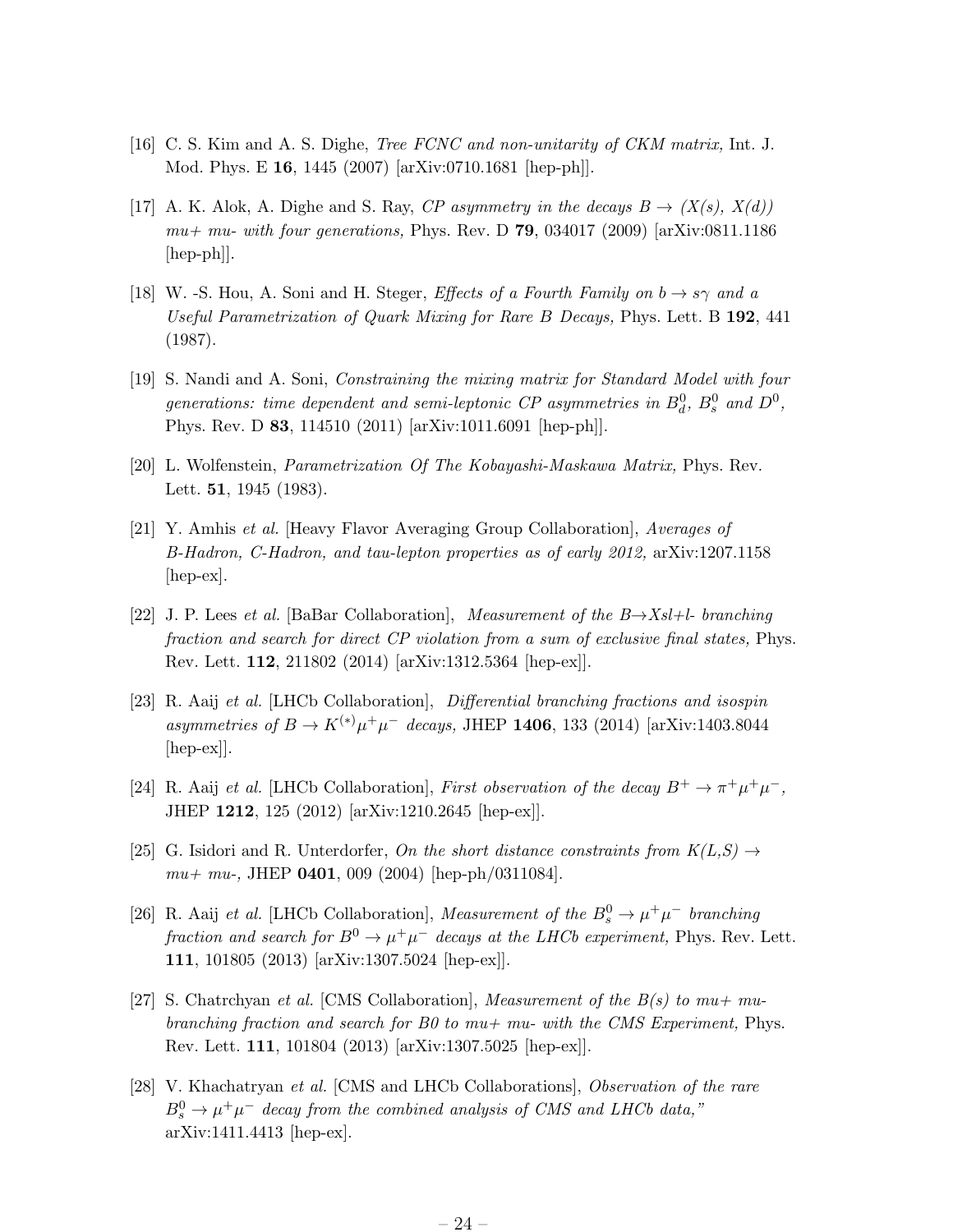- [29] V. M. Abazov et al. [D0 Collaboration], Study of CP -violating charge asymmetries of single muons and like-sign dimuons in pp collisions, Phys. Rev. D 89, no. 1, 012002 (2014) [arXiv:1310.0447 [hep-ex]].
- [30] D. Abbaneo et al. [ALEPH and DELPHI and L3 and OPAL and LEP Electroweak Working Group and SLD Heavy Flavor and Electroweak Groups Collaborations], A Combination of preliminary electroweak measurements and constraints on the standard model, hep-ex/0112021.
- [31] J. Beringer et al. [Particle Data Group Collaboration], Review of Particle Physics (RPP), Phys. Rev. D 86, 010001 (2012).
- [32] R. Aaij et al. [LHCb Collaboration], Differential branching fraction and angular analysis of the decay  $B^0 \to K^{*0} \mu^+ \mu^-$ , JHEP **1308**, 131 (2013) [arXiv:1304.6325, arXiv:1304.6325 [hep-ex]].
- [33] R. Aaij et al. [LHCb Collaboration], Measurement of Form-Factor-Independent Observables in the Decay  $B^0 \to K^{*0} \mu^+ \mu^-$ , Phys. Rev. Lett. 111, no. 19, 191801 (2013) [arXiv:1308.1707 [hep-ex]].
- [34] A. J. Buras, M. Jamin and P. H. Weisz, Leading and Next-to-leading QCD Corrections to  $\epsilon$  Parameter and  $B^0 - \bar{B}^0$  Mixing in the Presence of a Heavy Top Quark, Nucl. Phys. B 347, 491 (1990).
- [35] J. Brod and M. Gorbahn,  $\epsilon_K$  at Next-to-Next-to-Leading Order: The Charm-Top-Quark Contribution, Phys. Rev. D 82, 094026 (2010) [arXiv:1007.0684 [hep-ph]].
- [36] J. Laiho, E. Lunghi and R. S. Van de Water, Lattice QCD inputs to the CKM unitarity triangle analysis, Phys. Rev. D  $81$ , 034503 (2010) [arXiv:0910.2928 [hep-ph]].
- [37] A. J. Buras and D. Guadagnoli, Correlations among new CP violating effects in  $\Delta F = 2$  observables, Phys. Rev. D 78, 033005 (2008) [arXiv:0805.3887 [hep-ph]].
- [38] A. J. Buras, D. Guadagnoli and G. Isidori, On  $\epsilon_K$  beyond lowest order in the Operator Product Expansion, Phys. Lett. B 688, 309 (2010) [arXiv:1002.3612 [hep-ph]].
- [39] F. Mescia and C. Smith, Improved estimates of rare K decay matrix-elements from  $K(l3)$  decays, Phys. Rev. D 76, 034017 (2007) [arXiv:0705.2025 [hep-ph]].
- [40] M. Gorbahn and U. Haisch, *Charm Quark Contribution to*  $K(L) \rightarrow mu+mu$  at Next-to-Next-to-Leading, Phys. Rev. Lett. 97, 122002 (2006) [hep-ph/0605203].
- [41] S. Aoki, Y. Aoki, C. Bernard, T. Blum, G. Colangelo, M. Della Morte, S. Drr and A. X. El Khadra et al., Review of lattice results concerning low energy particle physics, arXiv:1310.8555 [hep-lat].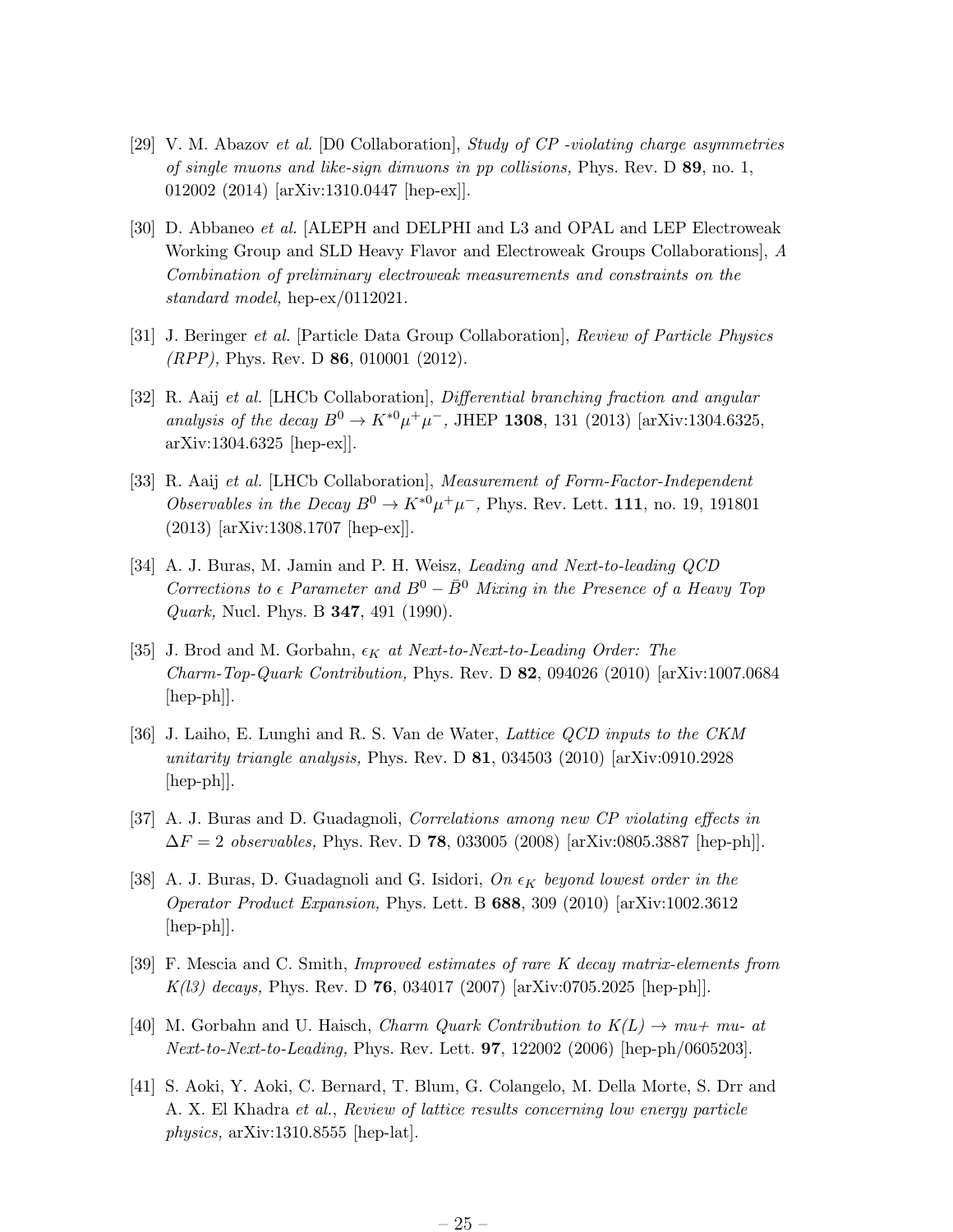- [42] D. Rein and L. M. Sehgal, Long Distance Contributions to the Decay  $K^+ \to p\bar{t}$ Neutrino anti-neutrino, Phys. Rev. D 39 (1989) 3325.
- [43] J. S. Hagelin and L. S. Littenberg, Rare Kaon Decays, Prog. Part. Nucl. Phys. 23, 1 (1989).
- [44] G. Buchalla and A. J. Buras, The rare decays  $K \to pi$  neutrino anti-neutrino,  $B \to$ X neutrino anti-neutrino and  $B \to lepton + lepton$ : An Update, Nucl. Phys. B 548, 309 (1999) [hep-ph/9901288].
- [45] T. Inami and C. S. Lim, Effects of Superheavy Quarks and Leptons in Low-Energy Weak Processes  $k(L) \to mu$  anti-mu,  $K + \to pi + Neutrino$  anti-neutrino and  $K0 \leftrightarrow$ anti-K0, Prog. Theor. Phys. **65**, 297 (1981) [Erratum-ibid. **65**, 1772 (1981)].
- [46] A. J. Buras and M. Munz, "Effective Hamiltonian for  $B \to X_s l^+ l^-$  beyond leading logarithms in the NDR and HV schemes, Phys. Rev. D 52, 186 (1995) [arXiv:hep-ph/9501281].
- [47] M. Iwasaki et al. [Belle Collaboration], Improved measurement of the electroweak penguin process  $B \to X(s)$  l+ l-, Phys. Rev. D **72**, 092005 (2005) [hep-ex/0503044].
- [48] B. Aubert *et al.* [BaBar Collaboration], *Measurement of the B*  $\rightarrow X_s \ell^+ \ell^-$  branching fraction with a sum over exclusive modes, Phys. Rev. Lett. 93, 081802 (2004) [hep-ex/0404006].
- [49] F. Mahmoudi, SuperIso: A Program for calculating the isospin asymmetry of  $B \rightarrow$  $K^*$  gamma in the MSSM, Comput. Phys. Commun. 178, 745 (2008) [arXiv:0710.2067 [hep-ph]].
- [50] F. Mahmoudi, SuperIso v2.3: A Program for calculating flavor physics observables in Supersymmetry, Comput. Phys. Commun. 180, 1579 (2009) [arXiv:0808.3144 [hep-ph]].
- [51] A. Ghinculov, T. Hurth, G. Isidori and Y. P. Yao, The Rare decay  $B \to X(s)$  l+ l-to NNLL precision for arbitrary dilepton invariant mass, Nucl. Phys. B 685, 351 (2004) [hep-ph/0312128].
- [52] T. Huber, E. Lunghi, M. Misiak and D. Wyler, Electromagnetic logarithms in anti-B  $\rightarrow X(s)$  l+ l-, Nucl. Phys. B 740, 105 (2006) [hep-ph/0512066].
- [53] T. Huber, T. Hurth and E. Lunghi, Logarithmically Enhanced Corrections to the Decay Rate and Forward Backward Asymmetry in  $\bar{B} \to X_s \ell^+ \ell^-$ , Nucl. Phys. B 802, 40 (2008) [arXiv:0712.3009 [hep-ph]].
- [54] H. H. Asatryan, H. M. Asatrian, C. Greub and M. Walker, Complete gluon bremsstrahlung corrections to the process  $b \rightarrow s$  l+ l-, Phys. Rev. D 66, 034009 (2002) [hep-ph/0204341].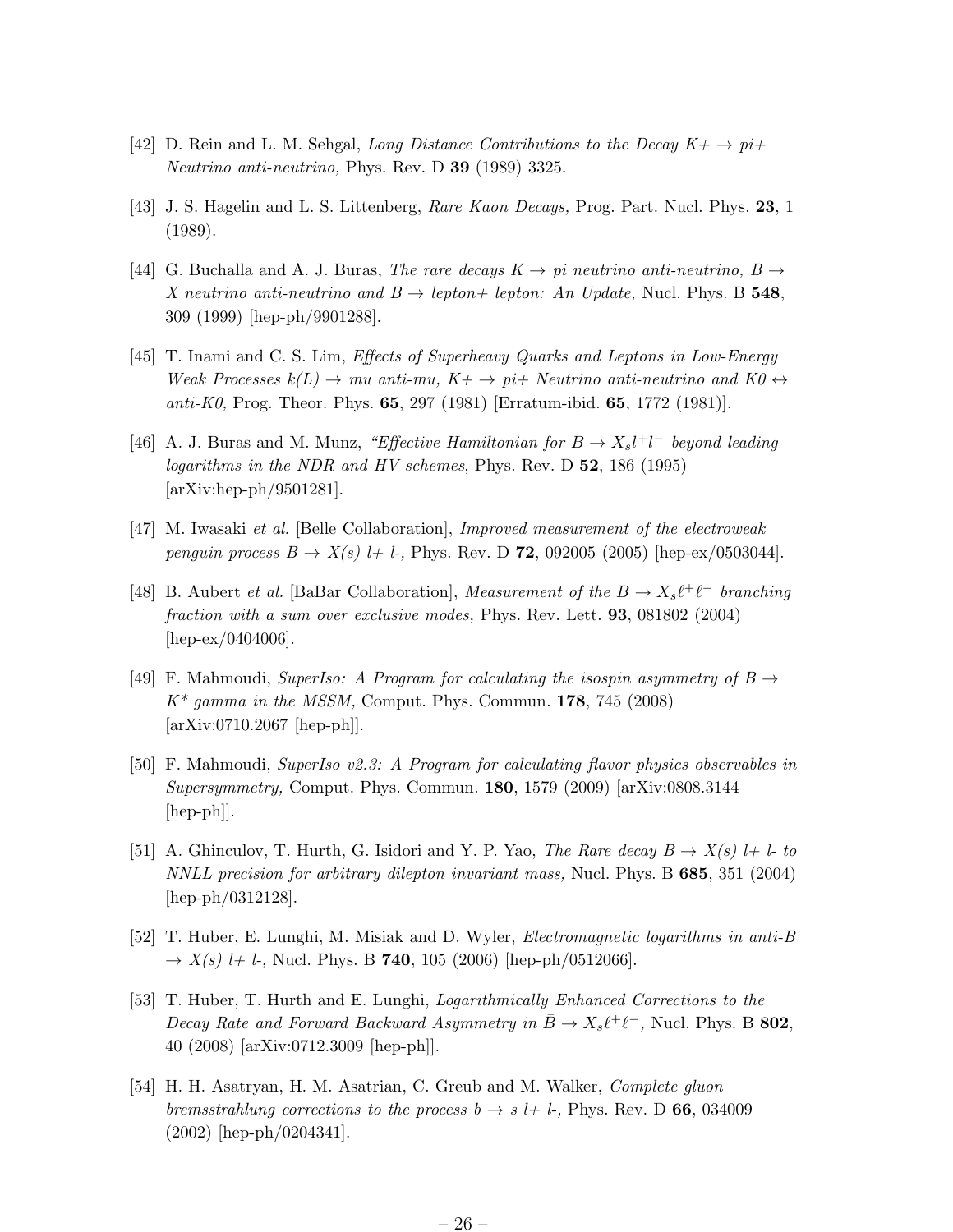- [55] C. Bobeth, G. Hiller and G. Piranishvili, Angular distributions of anti-B  $\rightarrow$  K anti-l l decays, JHEP 0712, 040 (2007) [arXiv:0709.4174 [hep-ph]].
- [56] C. Bobeth, G. Hiller, D. van Dyk and C. Wacker, The Decay  $B \to K l^+ l^-$  at Low Hadronic Recoil and Model-Independent Delta  $B = 1$  Constraints, JHEP 1201, 107 (2012) [arXiv:1111.2558 [hep-ph]].
- [57] M. Beneke, T. Feldmann and D. Seidel, Systematic approach to exclusive  $B \to V l+$ l-, V gamma decays, Nucl. Phys. B 612 (2001) 25 [hep-ph/0106067].
- [58] S. Descotes-Genon, J. Matias and J. Virto, Understanding the  $B \to K^* \mu^+ \mu^-$ Anomaly, Phys. Rev. D 88, no. 7, 074002 (2013) [arXiv:1307.5683 [hep-ph]].
- [59] J. Charles, A. Le Yaouanc, L. Oliver, O. Pene and J. C. Raynal, Heavy to light form-factors in the heavy mass to large energy limit of  $QCD$ , Phys. Rev. D 60 (1999) 014001 [hep-ph/9812358].
- [60] J. Charles, A. Le Yaouanc, L. Oliver, O. Pene and J. C. Raynal, Heavy to light form-factors in the final hadron large energy limit: Covariant quark model approach, Phys. Lett. B 451, 187 (1999) [hep-ph/9901378].
- [61] M. J. Dugan and B. Grinstein, QCD basis for factorization in decays of heavy mesons, Phys. Lett. B **255**, 583 (1991).
- [62] M. Beneke and T. Feldmann, Symmetry breaking corrections to heavy to light B meson form-factors at large recoil, Nucl. Phys. B 592, 3 (2001) [hep-ph/0008255].
- [63] M. Beneke, T. .Feldmann and D. Seidel, *Exclusive radiative and electroweak*  $b \rightarrow d$ and  $b \rightarrow s$  penguin decays at NLO, Eur. Phys. J. C 41 (2005) 173 [hep-ph/0412400].
- [64] U. Egede, T. Hurth, J. Matias, M. Ramon and W. Reece, New observables in the decay mode anti- $B(d) \to$  anti-  $K^*0$  l+ l-, JHEP 0811, 032 (2008) [arXiv:0807.2589  $\vert \text{hep-ph} \vert$ .
- [65] U. Egede, T. Hurth, J. Matias, M. Ramon and W. Reece, New physics reach of the decay mode  $\bar{B} \to \bar{K}^{*0}\ell^+\ell^-$ , JHEP 1010, 056 (2010) [arXiv:1005.0571 [hep-ph]].
- [66] B. Grinstein and D. Pirjol, *Exclusive rare*  $B \to K^*e^+e^-$  *decays at low recoil:* Controlling the long-distance effects, Phys. Rev. D 70 (2004) 114005 [hep-ph/0404250].
- [67] M. Beylich, G. Buchalla and T. Feldmann, Theory of  $B \to K(^{*})l+l$  decays at high  $q^2$ : OPE and quark-hadron duality, Eur. Phys. J. C 71 (2011) 1635 [arXiv:1101.5118 [hep-ph]].
- [68] C. Bobeth, G. Hiller and D. van Dyk, *The Benefits of*  $\bar{B} \to \bar{K}^* l^+ l^-$  *Decays at Low* Recoil, JHEP 1007 (2010) 098 [arXiv:1006.5013 [hep-ph]].
- [69] C. Bobeth, G. Hiller and D. van Dyk, More Benefits of Semileptonic Rare B Decays at Low Recoil: CP Violation, JHEP 1107 (2011) 067 [arXiv:1105.0376 [hep-ph]].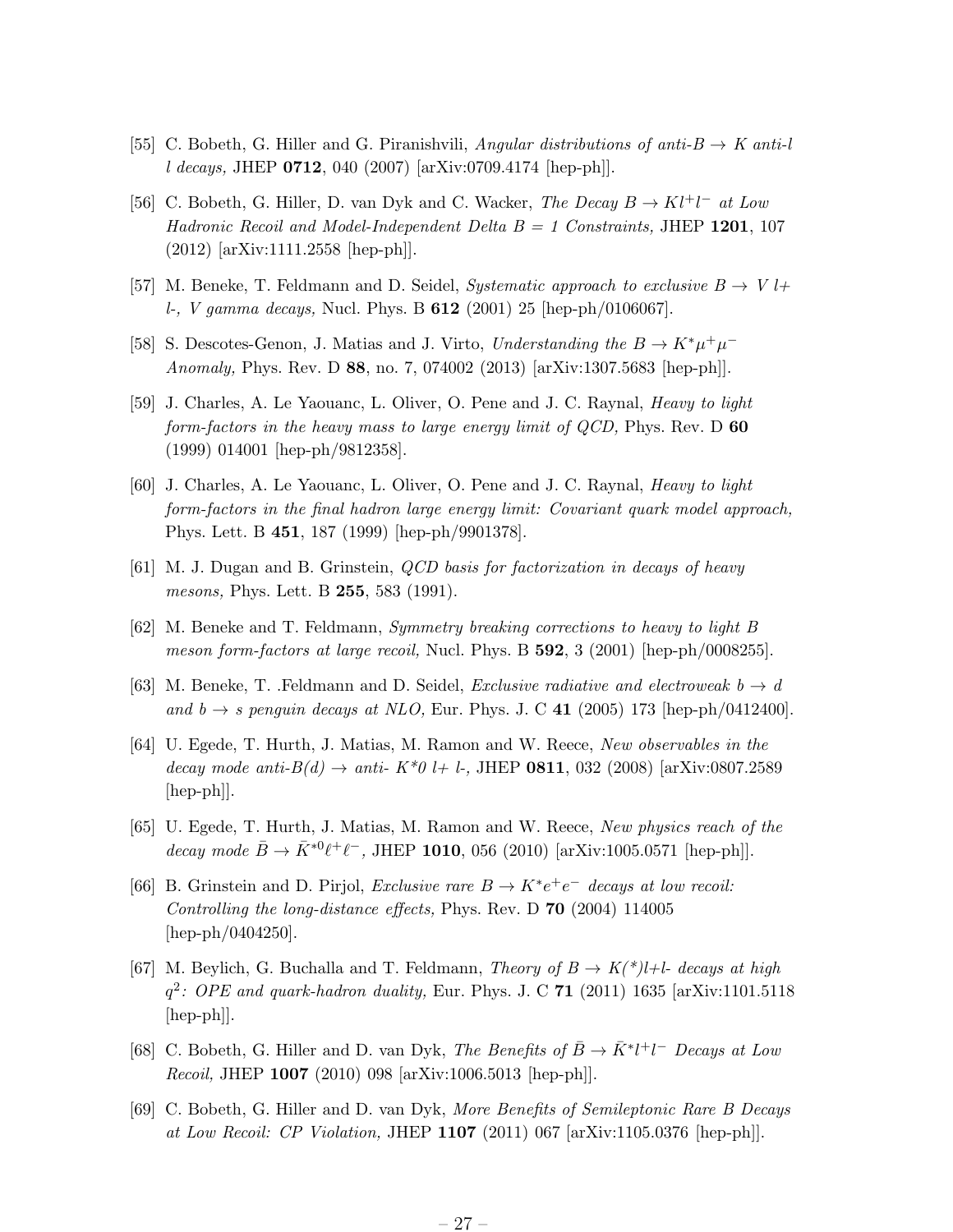- [70] C. Bobeth, G. Hiller and D. van Dyk, *General Analysis of*  $\bar{B} \to \bar{K}^{(*)}\ell^+\ell^-$  *Decays at* Low Recoil, Phys. Rev. D 87 (2013) 034016 [arXiv:1212.2321 [hep-ph]].
- [71] R. R. Horgan, Z. Liu, S. Meinel and M. Wingate, Lattice QCD calculation of form factors describing the rare decays  $B \to K^* \ell^+ \ell^-$  and  $B_s \to \phi \ell^+ \ell^-$ , arXiv:1310.3722 [hep-lat].
- [72] R. R. Horgan, Z. Liu, S. Meinel and M. Wingate, Calculation of  $B^0 \to K^{*0} \mu^+ \mu^$ and  $B_s^0 \rightarrow \phi \mu^+ \mu^-$  observables using form factors from lattice QCD, arXiv:1310.3887 [hep-ph].
- [73] T. Hurth, F. Mahmoudi and S. Neshatpour, Global fits to  $b \to s\ell\ell$  data and signs for lepton non-universality, JHEP  $1412$ , 053 (2014) [arXiv:1410.4545 [hep-ph]].
- [74] T. Hurth and F. Mahmoudi, On the LHCb anomaly in  $B \to K^* \ell^+ \ell^-$ , JHEP 1404, 097 (2014) [arXiv:1312.5267 [hep-ph]].
- [75] S. Descotes-Genon, T. Hurth, J. Matias and J. Virto, Optimizing the basis of  $B \to K^* \ell^+ \ell^-$  observables in the full kinematic range, JHEP 1305, 137 (2013) [arXiv:1303.5794 [hep-ph]].
- [76] T. Hurth and F. Mahmoudi, The Minimal Flavour Violation benchmark in view of the latest LHCb data, Nucl. Phys. B  $865$ , 461 (2012) [arXiv:1207.0688 [hep-ph]].
- [77] S. Descotes-Genon, J. Matias, M. Ramon and J. Virto, Implications from clean observables for the binned analysis of  $B \to K \ast \mu^+ \mu^-$  at large recoil, JHEP 1301, 048 (2013) [arXiv:1207.2753 [hep-ph]].
- [78] J.-T. Wei et al. [Belle Collaboration], Search for  $B \to pi \,l+1$ . Decays at Belle, Phys. Rev. D 78, 011101 (2008) [arXiv:0804.3656 [hep-ex]].
- [79] J. P. Lees *et al.* [BaBar Collaboration], Search for the rare decays  $B \to \pi l^+ l^-$  and  $B^0 \to \eta l^+l^-$ , Phys. Rev. D 88, no. 3, 032012 (2013) [arXiv:1303.6010 [hep-ex]].
- [80] J. J. Wang, R. M. Wang, Y. G. Xu and Y. D. Yang, The Rare decays  $B + (u) \rightarrow \pi^+ l^+ l^-$ ,  $\rho^+ l^+ l^ B0(d) \rightarrow l^+ l^-$  in the R-parity violating supersymmetry, Phys. Rev. D 77, 014017 (2008) [arXiv:0711.0321 [hep-ph]].
- [81] P. Ball and R. Zwicky, New results on  $B \to pi$ , K, eta decay form factors from light-cone sum rules, Phys. Rev. D **71**, 014015 (2005) [hep-ph/0406232].
- [82] F. J. Botella, G. C. Branco, M. Nebot and A. Sanchez, Mixing asymmetries in B meson systems, the D0 like-sign dimuon asymmetry and generic New Physics, arXiv:1402.1181 [hep-ph].
- [83] V. M. Abazov et al. [D0 Collaboration], Evidence for s-channel single top quark production in pp collisions at  $\sqrt{s} = 1.96$  TeV, Phys. Lett. B 726, 656 (2013) [arXiv:1307.0731 [hep-ex]].